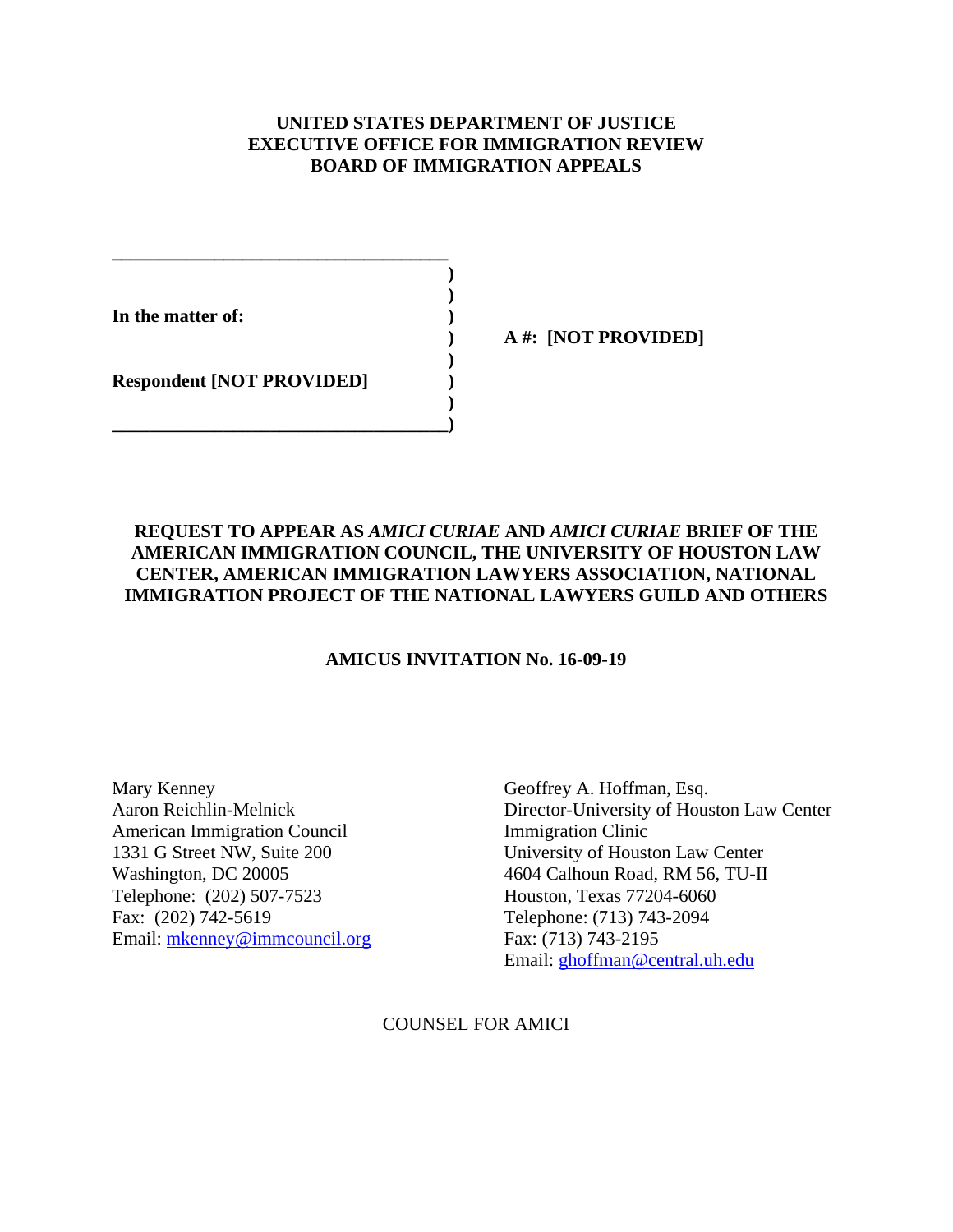# **TABLE OF CONTENTS**

| THE PLAIN LANGUAGE OF INA § 240A(a)(2) SHOWS THAT AN ADMISSION "IN<br>I.                                                                    |
|---------------------------------------------------------------------------------------------------------------------------------------------|
| Unlawful Status is a Widely-Accepted Immigration Status Explicitly Included in the<br>A.                                                    |
| The Phrase "In Any Status" Must Necessarily be Read to Include Unlawful Status 13<br>В.                                                     |
| Basic canons of statutory interpretation show that "any status" includes all statuses.13<br>i.                                              |
| ii.<br>The Board cannot limit the plain meaning of the phrase "in any status" by reading                                                    |
| The INA Shows Conclusively That Had Congress Intended to Restrict INA §<br>C.                                                               |
| Because The Phrase "In Any Status" is a Clarifying Term Used By Congress to<br>D.                                                           |
| CONGRESS INTENDED THAT THE SEVEN-YEAR RULE IN INA § 240A(a)(2) BE<br>H.<br>READ AS LIBERALLY AS POSSIBLE TO COUNTERBALANCE THE STRICT FIVE- |
|                                                                                                                                             |
|                                                                                                                                             |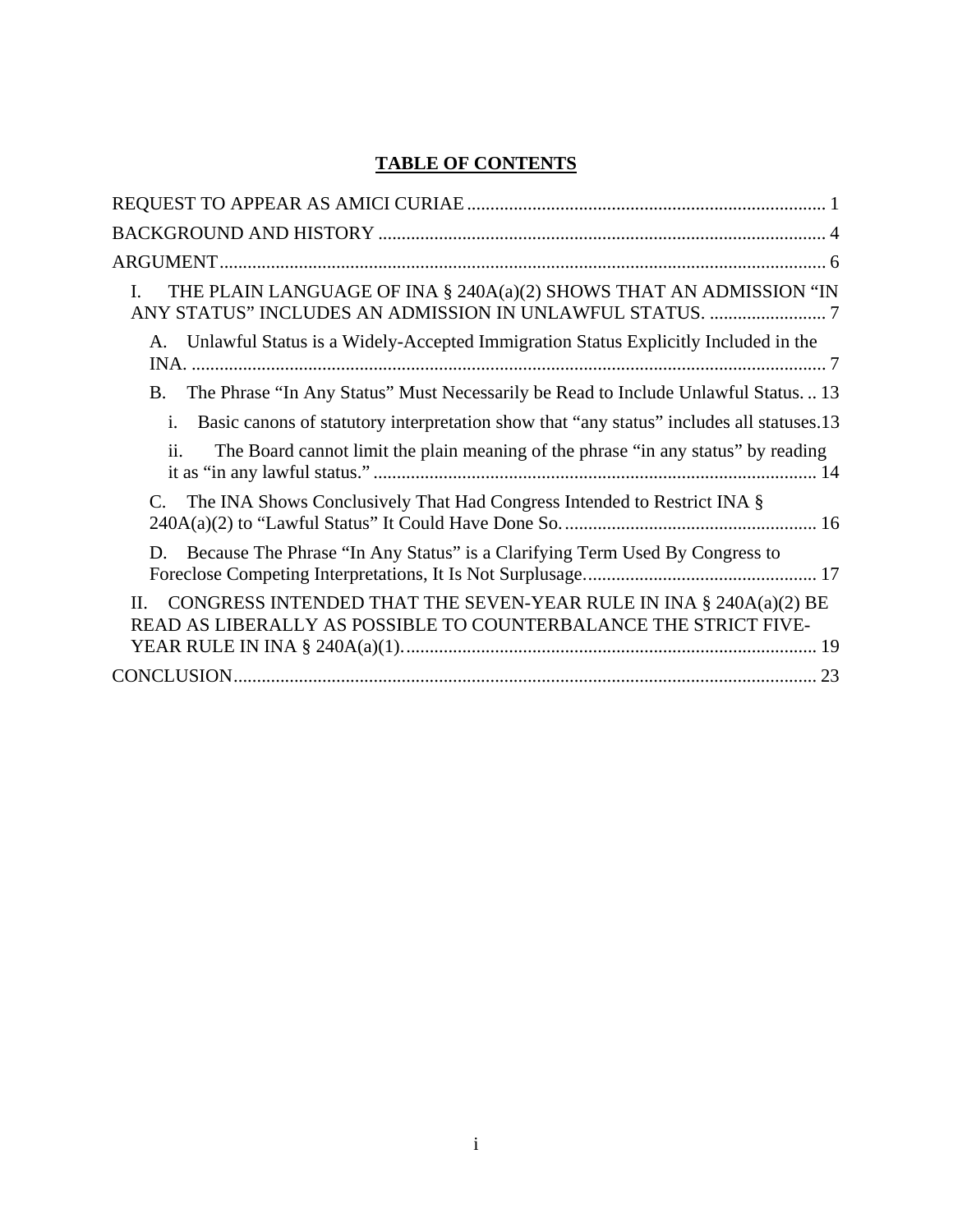## **TABLE OF AUTHORITIES**

#### **Cases**

| Boise Cascade Corp. v. United States E.P.A., 942 F.2d 1427 (9th Cir. 1991) 15             |  |
|-------------------------------------------------------------------------------------------|--|
|                                                                                           |  |
|                                                                                           |  |
|                                                                                           |  |
| Chevron U.S.A., Inc. v. Natural Res. Def. Council, Inc., 467 U.S. 837 (1984)              |  |
|                                                                                           |  |
|                                                                                           |  |
|                                                                                           |  |
|                                                                                           |  |
|                                                                                           |  |
|                                                                                           |  |
|                                                                                           |  |
|                                                                                           |  |
| <i>King v. Burwell</i> , 135 S. Ct. 2480 (2015) 17                                        |  |
|                                                                                           |  |
|                                                                                           |  |
|                                                                                           |  |
|                                                                                           |  |
|                                                                                           |  |
|                                                                                           |  |
|                                                                                           |  |
|                                                                                           |  |
|                                                                                           |  |
|                                                                                           |  |
|                                                                                           |  |
|                                                                                           |  |
|                                                                                           |  |
|                                                                                           |  |
|                                                                                           |  |
|                                                                                           |  |
|                                                                                           |  |
|                                                                                           |  |
|                                                                                           |  |
|                                                                                           |  |
|                                                                                           |  |
|                                                                                           |  |
| Nat'l Cable & Telecommunications Ass'n v. Brand X Internet Servs., 545 U.S. 967 (2005)  7 |  |
|                                                                                           |  |
|                                                                                           |  |
|                                                                                           |  |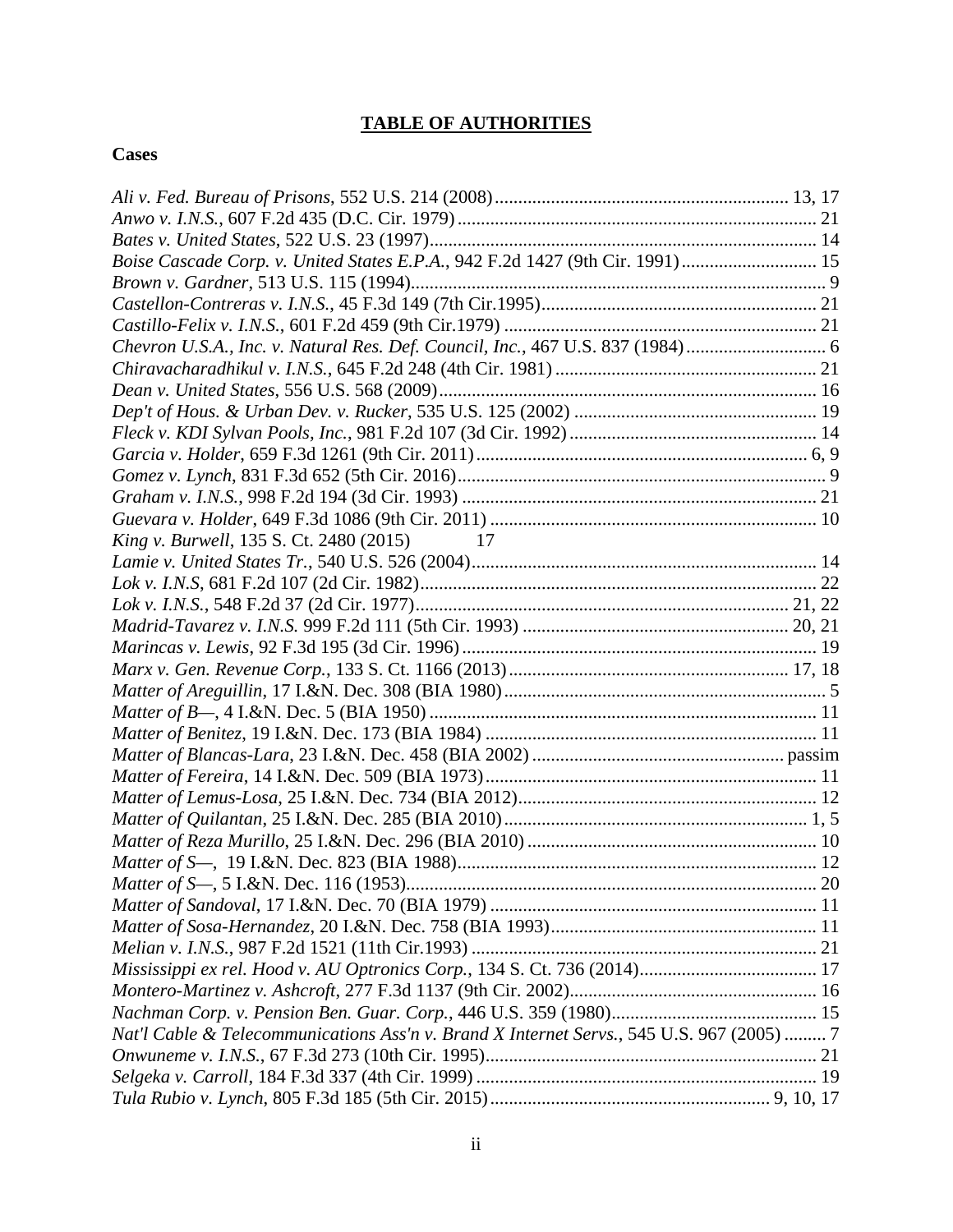| Utica Mut. Ins. Co. v. Herbert H. Landy Ins. Agency, Inc., 820 F.3d 36 (1st Cir. 2016) 13 |  |
|-------------------------------------------------------------------------------------------|--|
|                                                                                           |  |
|                                                                                           |  |

## **Statutes**

| Immigration and Nationality Act of 1952, Pub. L. No. 414, 66 Stat. 163, 187 (1952)  20 |  |
|----------------------------------------------------------------------------------------|--|
|                                                                                        |  |
|                                                                                        |  |
|                                                                                        |  |
|                                                                                        |  |
|                                                                                        |  |
|                                                                                        |  |
|                                                                                        |  |
|                                                                                        |  |
|                                                                                        |  |
|                                                                                        |  |
|                                                                                        |  |
|                                                                                        |  |
|                                                                                        |  |
|                                                                                        |  |
|                                                                                        |  |
|                                                                                        |  |
|                                                                                        |  |
|                                                                                        |  |
|                                                                                        |  |

# **Regulations**

## **Other Authorities**

| 7 U.S. Citizenship & Immigration Serv., USCIS Policy Manual, pt. B, ch. 3, § 3 (2016).  12  |  |
|---------------------------------------------------------------------------------------------|--|
|                                                                                             |  |
|                                                                                             |  |
| OXFORD DICTIONARY, https://en.oxforddictionaries.com/definition/any 13                      |  |
| Report of the Committee on the Judiciary, House of Representatives, on H.R. 2202, H.R. Rep. |  |
|                                                                                             |  |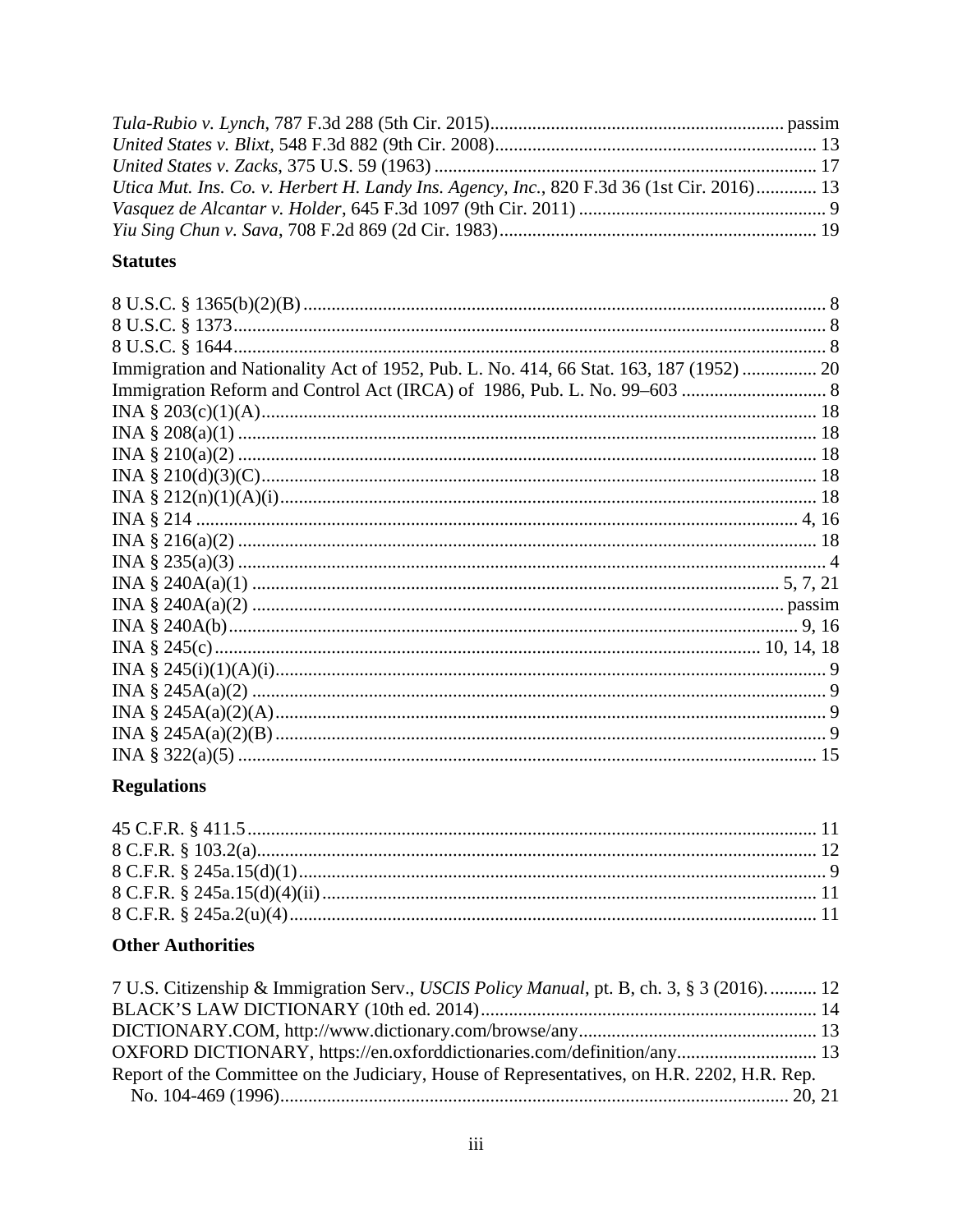| Richard M. Stana, Director of Homeland Security and Justice Issues, Despite Progress, |  |
|---------------------------------------------------------------------------------------|--|
| Weaknesses in Traveler Inspections Exist at Our Nation's Ports of Entry, U.S. Gov.    |  |
|                                                                                       |  |
|                                                                                       |  |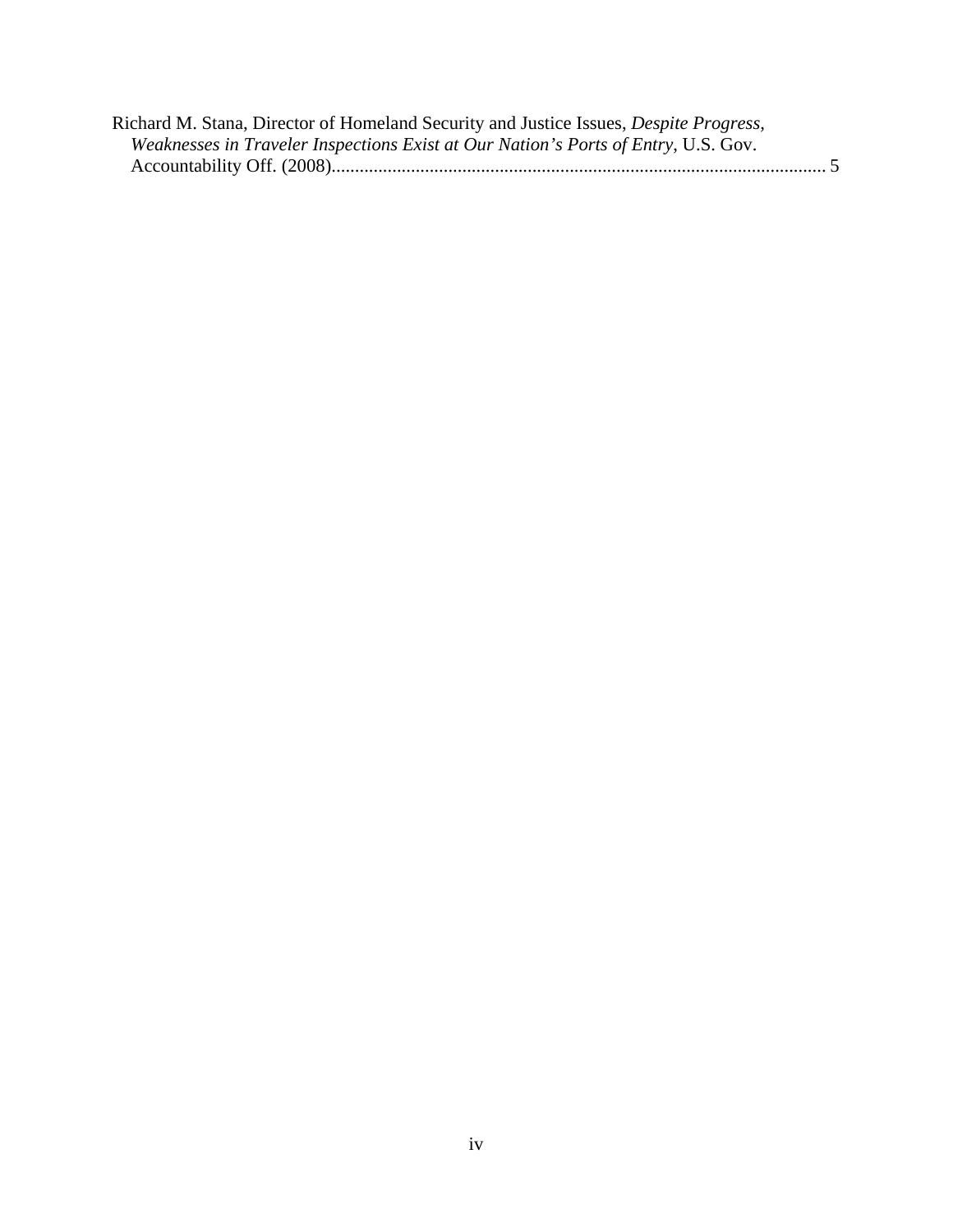#### **REQUEST TO APPEAR AS AMICI CURIAE**

*Amici curiae* the American Immigration Council (the Immigration Council), University of Houston Law Center Immigration Clinic, American Immigration Lawyers Association (AILA), National Immigration Project of the National Lawyers Guild, National Immigrant Justice Center (NIJC), NYU Immigrant Rights Clinic (NYU-IRC) at Washington Square Legal Services, Inc., Columbia Law School Immigrants' Rights Clinic, Loyola Law School's Stuart H. Smith Law Clinic and Center for Social Justice, Loyola Law School's Immigrant Justice Clinic, and YMCA International Legal Services request permission to submit this *Amicus Curiae* Brief in response to the Board's *Amicus* Invitation No. 16-09-19.

The issue addressed below is whether a lawful permanent resident (LPR) whose initial entry was via a wave-through pursuant to *Matter of Quilantan*, 25 I.&N. Dec. 285 (BIA 2010), was admitted "in any status" as required in  $\S$  240A(a)(2) of the Immigration and Nationality Act (INA). Because the phrase "in any status" unambiguously includes both lawful and unlawful status, the Board must follow Congress's mandate and may not restrict "in any status" to only lawful status. The phrase "in any status" was included primarily to foreclose any competing interpretations that would limit access to cancellation of removal under INA  $\S$  240A(a)(2). As explained below, Congress intended that INA  $\S$  240A(a)(2) be read as a liberal provision that provides for eligibility for cancellation of removal to anyone whose admission was procedurally lawful. Congress's extensive references in the INA to specific forms of status shows that, had it intended to restrict INA  $\S$  240A(a)(2) to only lawful status, it easily could have done so. Therefore, the Board should hold that anyone admitted via a wave-through was admitted in any status and thus is eligible for relief under INA  $\S$  240A(a)(2).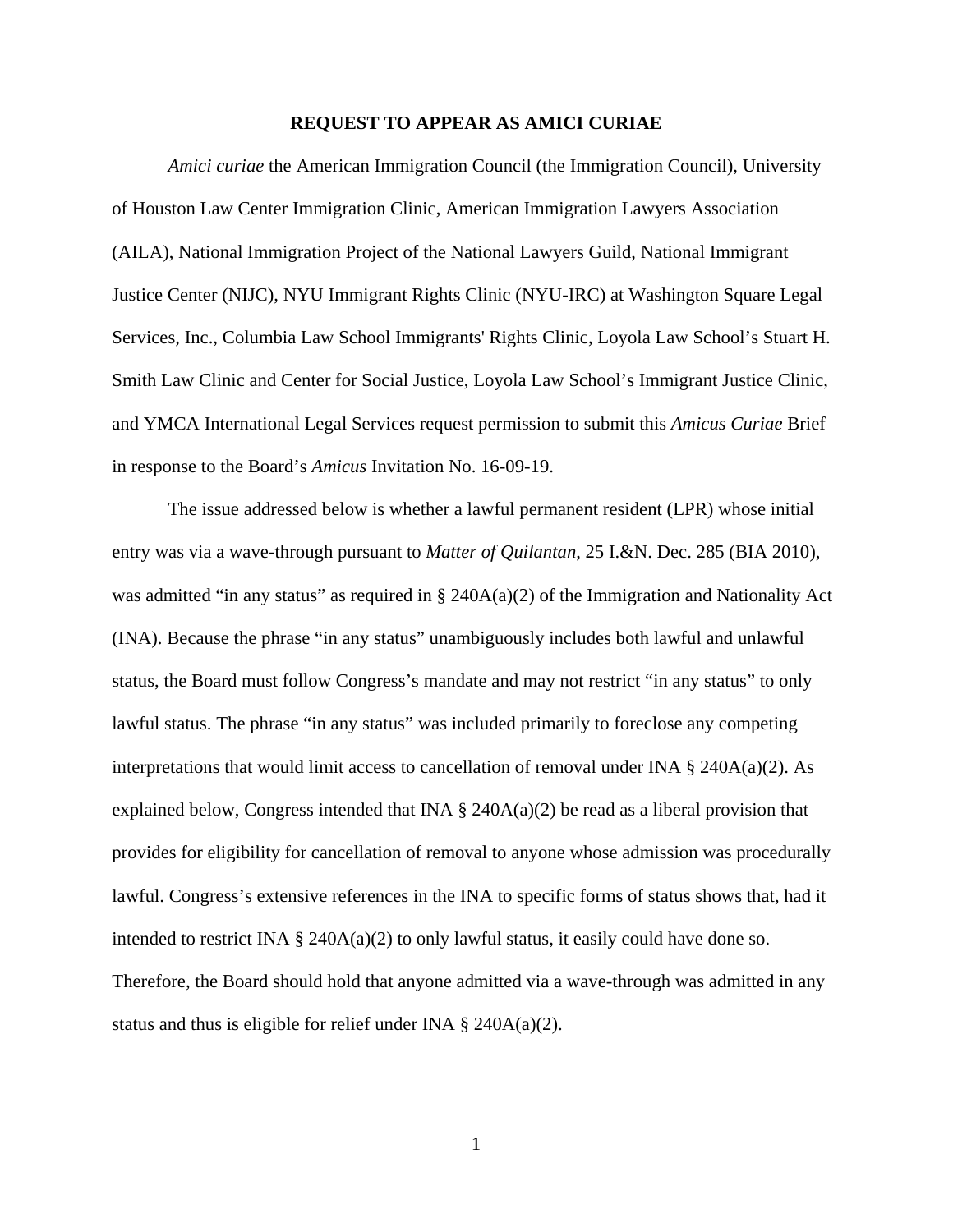*Amicus* the Immigration Council is a non-profit organization established to increase public understanding of immigration law and policy, advocate for the fair and just administration of our immigration laws, protect the legal rights of noncitizens, and educate the public about the enduring contributions of America's immigrants. The Council has previously appeared as *amicus* before the Board and the federal courts of appeals on issues relating to the interpretation of federal immigration laws and policies, and has a direct interest in ensuring that LPRs have the fullest possible opportunity to apply for cancellation of removal in accordance with the law.

*Amicus* Immigration Clinic at the University of Houston Law Center advocates on behalf of immigrants in a broad range of complex legal proceedings before the immigration and federal courts and the Department of Homeland Security (DHS) and collaborates with other immigrant and human rights groups on projects that advance the cause of social justice for immigrants. Under the direction of law school professors who practice and teach in the field of immigration and nationality law, the Clinic provides legal training to law students and representation in asylum cases on behalf of victims of torture and persecution, victims of domestic violence, human trafficking and crime, children and those fleeing civil war, genocide and political repression, including representation of detained and non- detained individuals in removal proceedings. $<sup>1</sup>$ </sup>

*Amicus* AILA is a national association with more than 14,000 members, including lawyers and law school professors who practice and teach in the field of immigration and nationality law. AILA seeks to advance the administration of law pertaining to immigration, nationality and naturalization; to cultivate the jurisprudence of the immigration laws; and to facilitate the administration of justice and elevate the standard of integrity, honor and courtesy of

 $\overline{a}$ 

<sup>1</sup> The following law students at the University of Houston Law Center contributed to this *Amici* Brief: Diana Melendez, Douglas Evans and Tong Jin.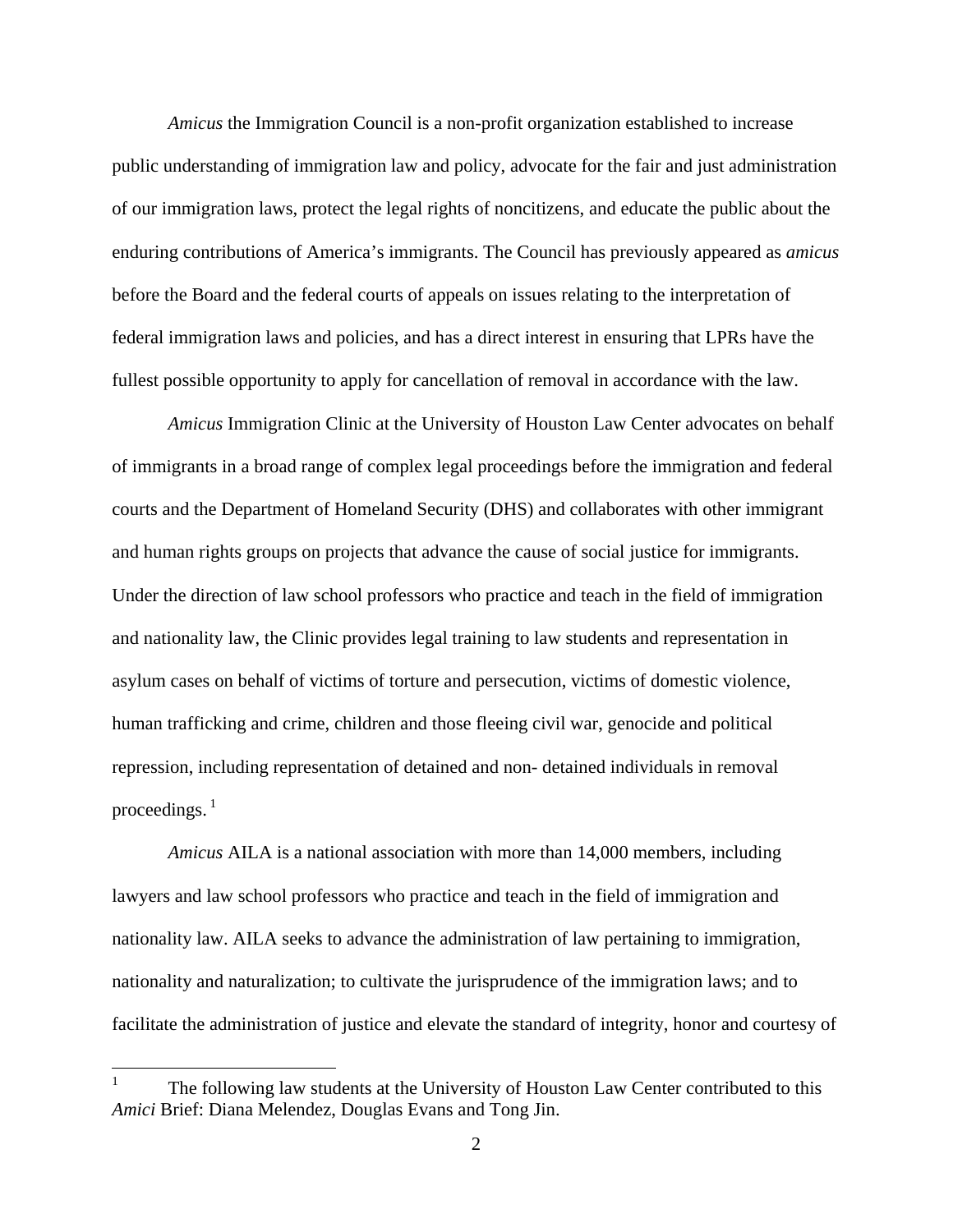those appearing in a representative capacity in immigration and naturalization matters. AILA's members practice regularly before the Department of Homeland Security and Executive Office for Immigration Review, as well as before the United States District Courts, Courts of Appeals, and Supreme Court.

*Amicus* the National Immigration Project of the National Lawyers Guild is a non-profit organization of immigration attorneys, legal workers, grassroots advocates, and others working to defend immigrant rights and to secure a fair administration of the immigration and nationality laws. The National Immigration Project has been promoting justice and equality in all areas of immigration law for over forty-five years, and has a direct interest in ensuring that immigration judges adjudicate applications for cancellation of removal consistent with the intent, purpose, and manner Congress intended.

*Amicus* NIJC is a non-profit agency that is accredited by the Board to represent individuals in immigration matters. Together with over 1500 pro bono attorneys, NIJC represents thousands of individuals annually, including individuals seeking Cancellation of Removal and individuals who have been "waved through" at a port of entry.

*Amicus* NYU-IRC is a leading institution in both local and national struggles for immigrant rights. Its students engage in direct legal representation of immigrants and community organizations in litigation at the agency, federal court, and where necessary Supreme Court level, and in immigrant rights campaigns at the local, state, and national level.

*Amicus* Columbia Law School Immigrants' Rights Clinic offers students an opportunity to develop lawyering and advocacy skills in the context of both direct client representation and cutting edge projects related to immigration reform. The clinic also works with national and local organizations to further immigrants' rights issues.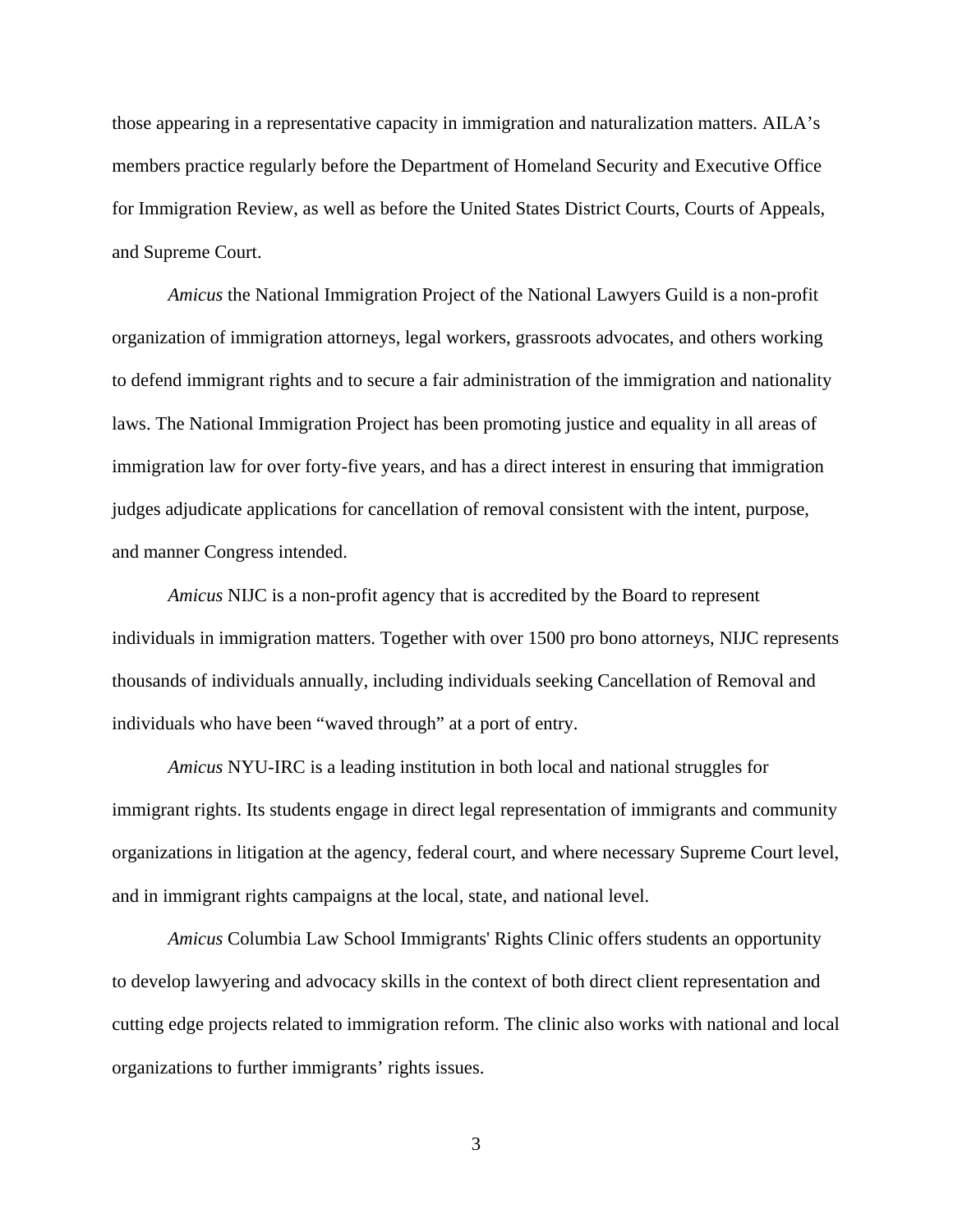*Amicus* the Stuart H. Smith Law Clinic and Center for Social Justice at Loyola Law School is a live-client legal clinic which allows third-year law students the opportunity to represent indigent clients under the supervision of experienced attorneys. Its Immigration Law Section represents noncitizens in a variety of issues before the U.S. Department of Justice Immigration Courts and the Board of Immigration Appeals as well as the U.S. Department of Homeland Security.

*Amicus* the Loyola Immigrant Justice Clinic has a mission to advance the rights of the indigent immigrant population in East Los Angeles through direct legal services, education, and community empowerment, while teaching law students effective immigrants' rights lawyering skills in a real world setting.

*Amicus* YMCA International Services is a unique center of the YMCA of Greater Houston that delivers client-centered programs to refugees, immigrants and other vulnerable populations to advance their economic independence, social integration and civic participation. YMCA International Services is continuously recognized as a leader in the Houston immigrant community.

#### **BACKGROUND AND HISTORY**

The Board has asked for *amicus* briefs on the question of whether an individual who has been admitted pursuant to a wave-through inspection satisfies the requirement under INA §  $240A(a)(2)$  that an applicant for cancellation of removal have resided in the United States after having been "admitted in any status." A noncitizen who seeks admission at a port of entry (POE) into the United States is required by law to be inspected by an immigration officer. INA § 235(a)(3). Although immigration officers are prohibited from admitting noncitizens who do not possess visas or other entry documents, *see, e.g.*, INA § 214, they may—and often do—wave a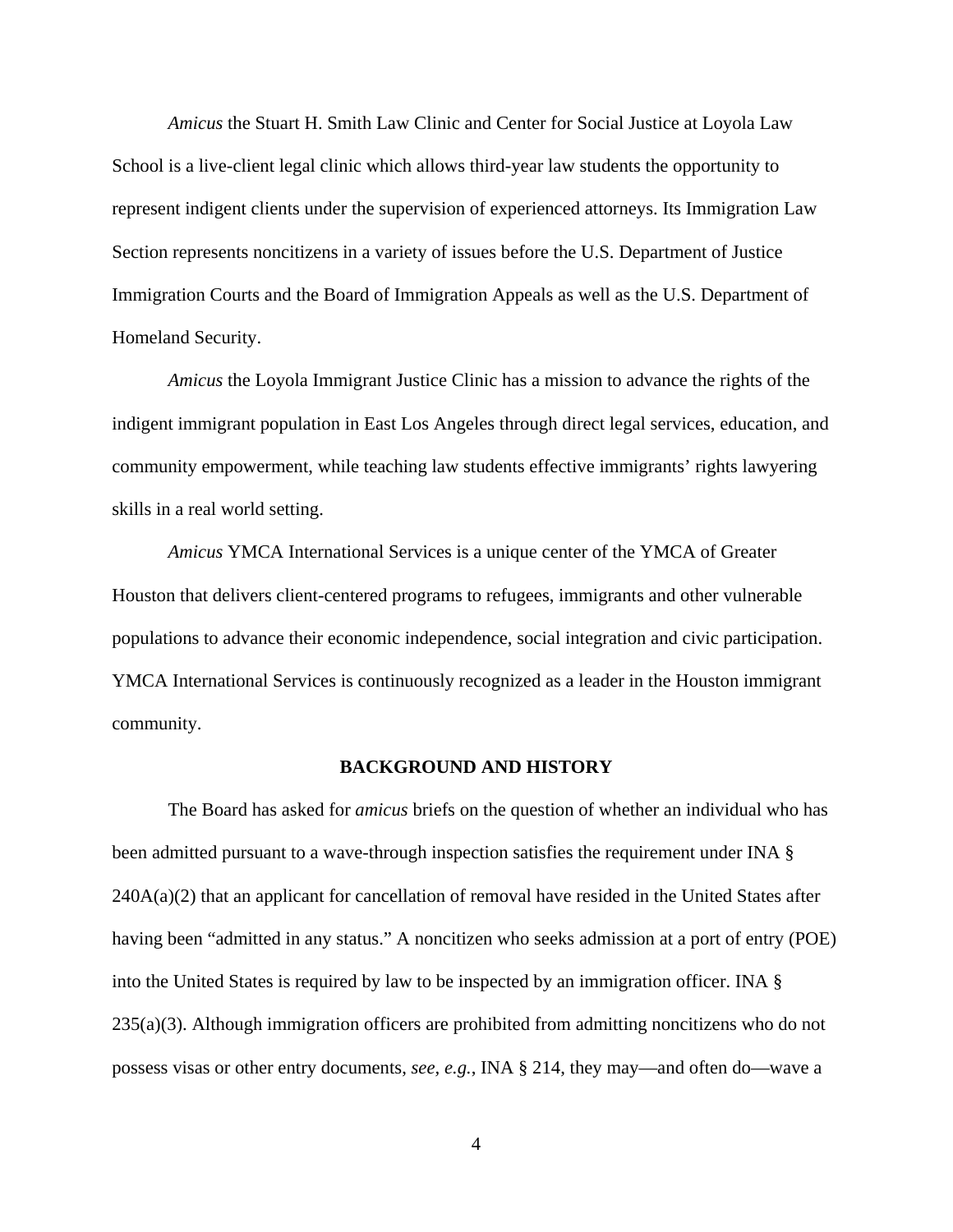noncitizen through the POE without questioning the individual. These "wave-through" entries have been a common occurrence at crowded POEs for decades, continuing into the modern era. *See*, *e.g.*, Richard M. Stana, Director of Homeland Security and Justice Issues, *Despite Progress, Weaknesses in Traveler Inspections Exist at Our Nation's Ports of Entry*, U.S. Gov.

Accountability Off. 5 (2008) (describing situations in which CBP officers waved both pedestrians and vehicles through POEs without first checking immigration status), *available at http://www.gao.gov/new.items/d08219.pdf*.

Beginning with *Matter of Areguillin*, 17 I.&N. Dec. 308 (BIA 1980), and continuing most recently with *Matter of Quilantan*, 25 I.&N. Dec. 285 (BIA 2010), the Board has held that a "wave-through" constitutes a procedurally regular and lawful "admission" as defined in INA § 101(a)(13)(A). *See Matter of Quilantan*, 25 I.&N. Dec. at 290 ("We find that … the terms 'admitted' and 'admission' … denote procedural regularity for the purposes of adjustment of status, rather than compliance with substantive legal requirements."). Thus, a person who is waved through at a POE satisfies the "inspected and admitted" requirement under INA § 245(a) and, if otherwise eligible, subsequently may adjust to the status of an LPR. *Id.* at 293; *Matter of Areguillin*, 17 I.&N. Dec. at 810.

An LPR may apply for cancellation of removal as long as he or she meets two different timelines. Pursuant to INA  $\S$  240A(a)(1), the applicant must be "an alien lawfully admitted for permanent residence for not less than 5 years," and under INA  $\S$  240A(a)(2), the applicant must have "resided in the United States continuously for 7 years after having been admitted in any status." It is the second, seven-year rule that is at issue in this case. Because *Matter of Quilantan* and *Matter of Areguillin* hold that a noncitizen waved through a POE has been admitted, the sole issue before the Board is whether such an admission satisfies § 240A(a)(2)'s requirement that the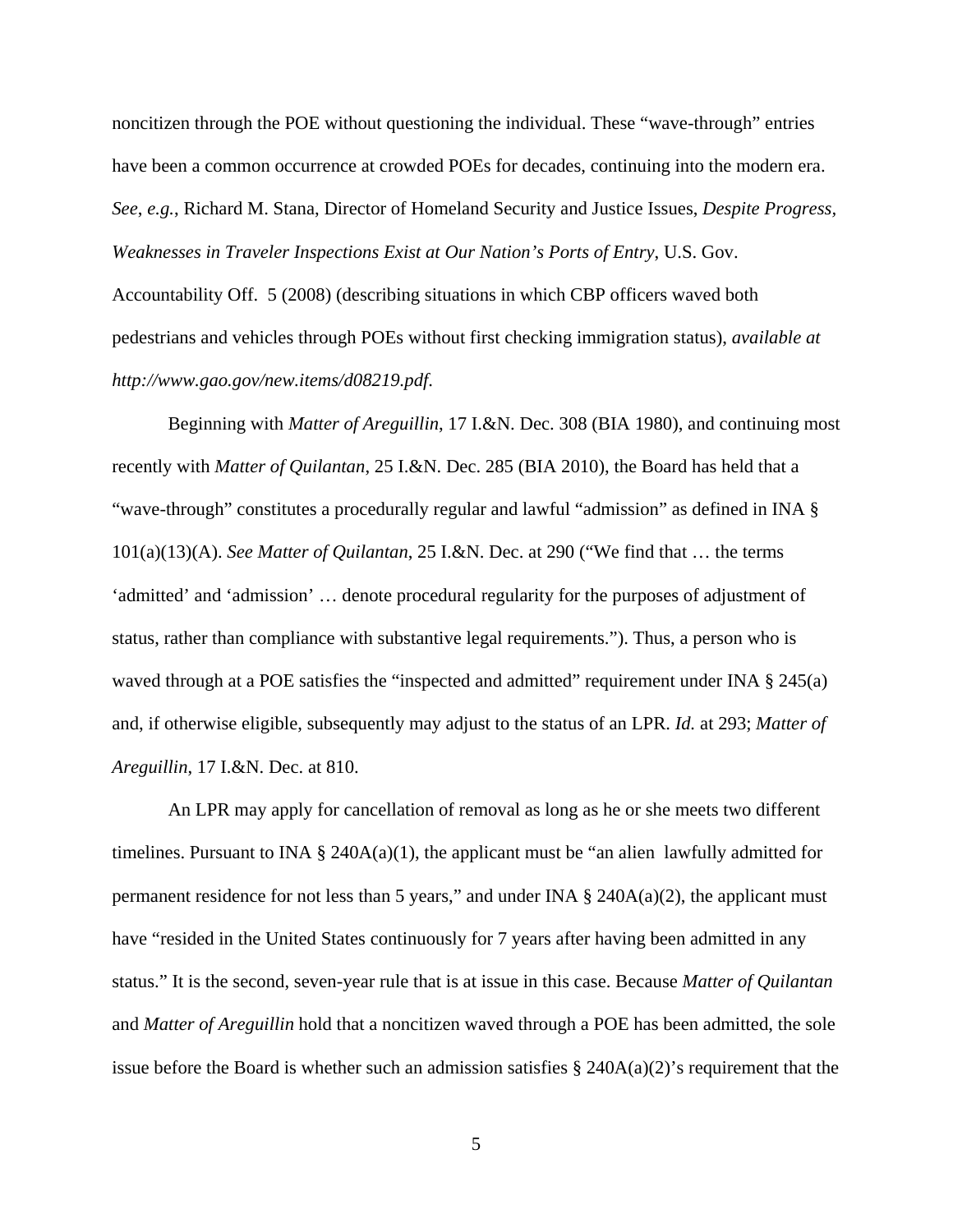admission be "in any status." Relying on the plain language of  $\S$  240A(a)(2), the Fifth Circuit the only court to address the issue to date—has definitively held that an individual who is in unlawful status following a wave-through admission satisfies the "in any status" requirement and thus is eligible for cancellation. *Tula-Rubio v. Lynch*, 787 F.3d 288 (5th Cir. 2015).

In *Tula-Rubio*, the Government argued that the words "in any status" required LPRs to have been "admitted in a legal status" to be eligible for cancellation. *Id*. at 294, n5. The Court rejected this argument, noting that "Congress unambiguously stated 'any status' instead of specifying that the status must be a 'legal' status." *Id.* The court further concluded that because the word "status" included both lawful *and* unlawful status, "a plain reading of § 1229b(a)(2) makes clear that it is satisfied so long as an alien has resided in the United States continuously for seven years after being admitted … regardless of the precise legal state or condition of the alien at the time of admission." *Id.* at 295.

#### **ARGUMENT**

An agency interpretation of a statute is bound by two basic premises: (1) it must follow the intent of Congress if "Congress has directly spoken to the precise question at issue," and (2) if Congress has not directly spoken to the question, the interpretation must be "based on a permissible construction of the statute.'' *Chevron U.S.A., Inc. v. Natural Res. Def. Council, Inc.*, 467 U.S. 837, 842-843 (1984). "Where the statute is unambiguous and congressional intent is clear … the agency must give effect to the unambiguously expressed intent of Congress." *Garcia v. Holder*, 659 F.3d 1261, 1266 (9th Cir. 2011) (quoting *Garcia–Quintero v. Gonzales*, 455 F.3d 1006, 1011 (9th Cir.2006)). Here, the plain language of INA  $\S$  240A(a)(2) leaves no ambiguity that a person admitted in "unlawful status"—a status not only codified in the INA but accepted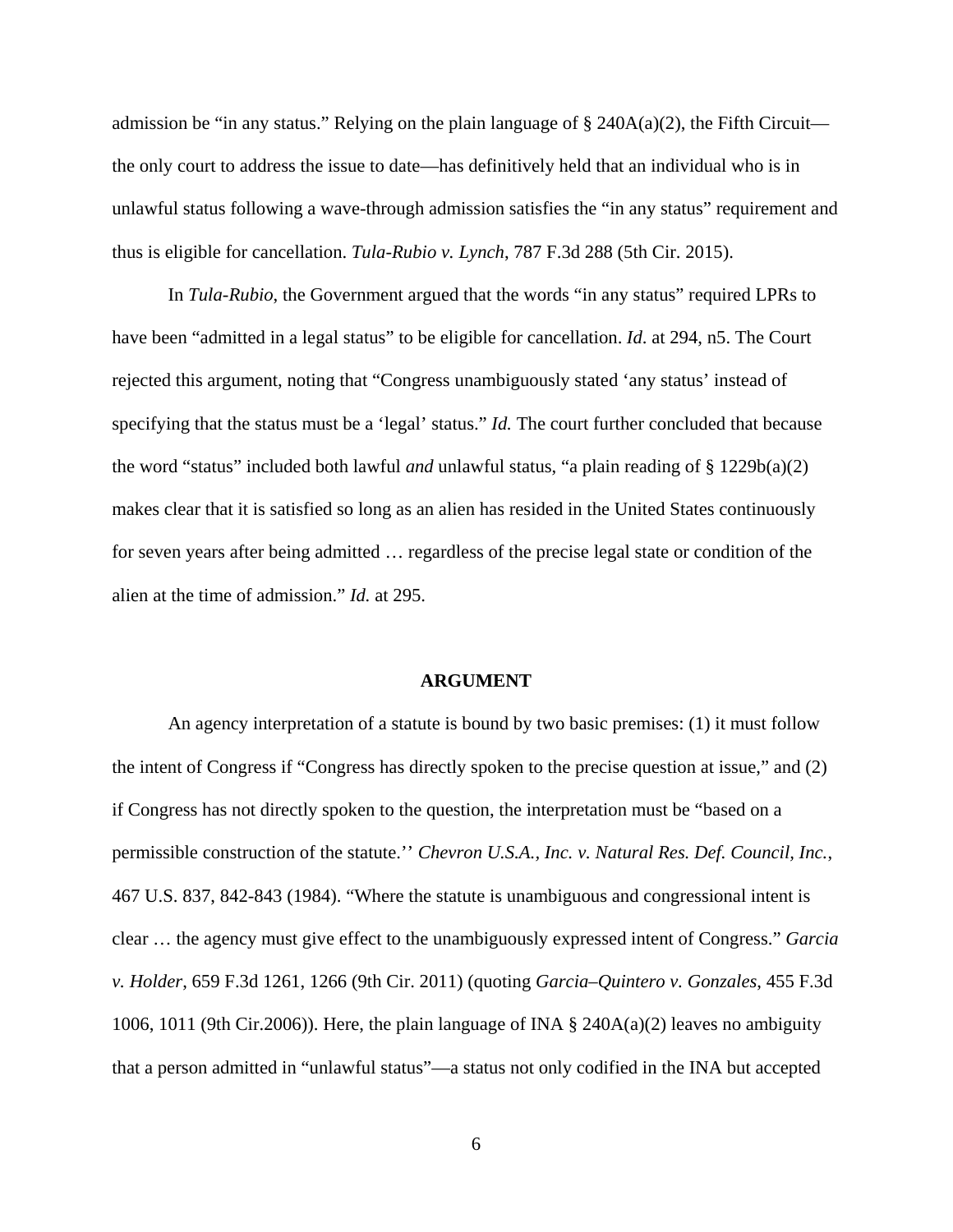as its own status by all relevant authorities—was admitted "in any status." The Board is bound by Congress's clear language and may not interpret the non-ambiguous phrase "in any status" as additionally requiring that such status be "lawful status."

A detailed examination of Title 8 of the United States Code shows that there are more than three hundred references which limit the term "status" to a specific status or set of statuses; in contrast, Congress' use of the broad non-specific term "any" in INA  $\S$  240A(a)(2) shows that Congress intended the provision to be read broadly. In addition, legislative history shows a clear intent by Congress to carefully balance the strict requirement of INA  $\S$  240A(a)(1) with the more liberal requirement of INA § 240A(a)(2), and any interpretation of § 240A(a)(2) which restricts it would upset that delicate balance. Finally, because the Fifth Circuit's decision in *Tula-Rubio* was based on the unambiguous plain language of the statute, the Board is bound to follow it in that circuit, *see Nat'l Cable & Telecommunications Ass'n v. Brand X Internet Servs.*, 545 U.S. 967, 982 (2005), and should avoid issuing a decision that would obstruct national uniformity.

### **I. THE PLAIN LANGUAGE OF INA § 240A(a)(2) SHOWS THAT AN ADMISSION "IN ANY STATUS" INCLUDES AN ADMISSION IN UNLAWFUL STATUS.**

## **A. Unlawful Status is a Widely-Accepted Immigration Status Explicitly Included in the INA.**

Although the word "status" is used hundreds of times throughout the INA, Congress has not formally defined the term. *See*, *e.g.*, *Matter of Blancas-Lara*, 23 I.&N. Dec. 458, 460 (BIA 2002) ("no specific definition of the word 'status' is included in section 101 of the Act"). Dictionaries define the term as "the legal relation of an individual to the rest of the community," *Id.* (citing BLACK'S LAW DICTIONARY 1264 (5th ed. 1979)), or similarly, "a person's legal condition." *Tula-Rubio*, 787 F.3d at 293 (citing BLACK'S LAW DICTIONARY 1542 (10th ed. 2014)). As used in the immigration context, it "denotes someone who possesses a certain legal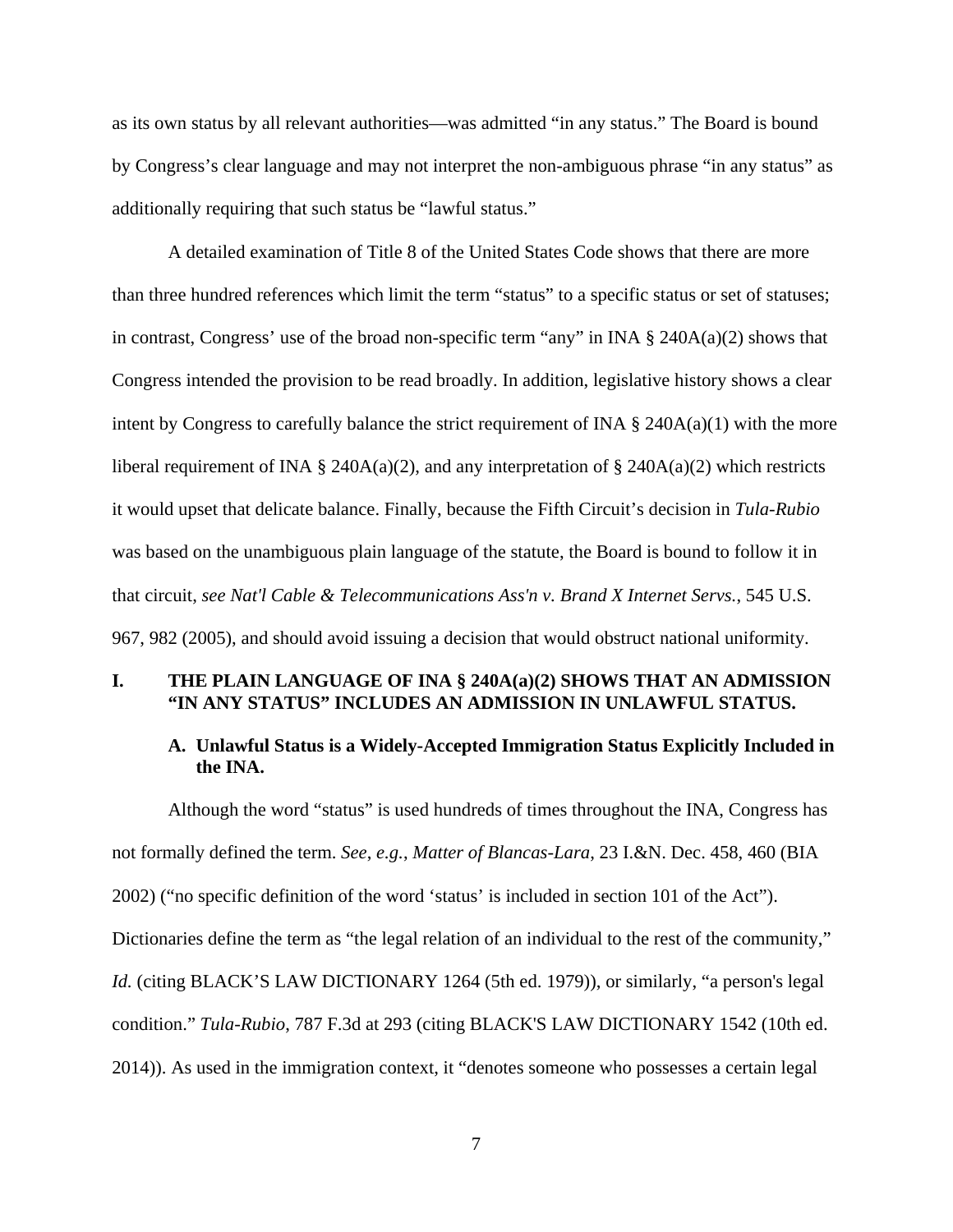standing." *Matter of Blancas-Lara*, 23 I.&N. Dec. at 460. Pursuant to these definitions, all noncitizens within the United States have some form of status; either lawful status as a nonimmigrant, an immigrant, a Temporary Protected Status recipient, a parolee, etc., or unlawful status, which may occur because a person who had lawful status fell out of that status or because he or she entered the country without any lawful status (whether pursuant to a wave-through admission or by entering without inspection). A person's unlawful status identifies his or her "legal relation [ ] to the rest of the community" and similarly identifies his or her "legal condition" and "legal standing" within the United States. Thus, unlawful status satisfies the definition of "status" according to its plain meaning as recognized by the Board, just as does a person's lawful status.

Moreover, that "unlawful status" is a recognized "status" is confirmed by use of the term within in the INA, in regulations, in Board precedent, and in guidance issued by U.S. Citizenship and Immigration Services (USCIS). As the Fifth Circuit noted in *Tula-Rubio*, the concept of "unlawful status" as a separate and distinct status—rather than a legal nullity—is embedded deeply within the INA. 787 F.3d at 295, 295 n6. $^{2}$ 

Specifically, Congress incorporated the concept of unlawful status into the Immigration Reform and Control Act (IRCA) of 1986, Pub. L. No. 99–603, which provided a path towards

 $\frac{1}{2}$  The Fifth Circuit collated multiple references to "lawful status," "unlawful status," and "lawful nonimmigrant status" contained within the INA, including INA  $\S\S 214(k)(3)$  ("lawful status"), 244(f)(4) ("lawful status as a nonimmigrant"), 245(c) ("unlawful immigration status"),  $245A(a)(2)(A)$ -(B) (two instances of "unlawful status"), and  $322(a)(5)$  ("lawful status"). An additional reference not cited by the Fifth Circuit is INA  $\S$  245(k)(2)(A) (requiring that certain adjustment applicants "maintain, continuously, a lawful status"). There are multiple additional references to "unlawful status" contained in immigration provisions that are not codified in the INA. *See*, *e.g.*, 8 U.S.C. §§ 1365(b)(2)(B) (concerning federal reimbursement to states for certain individuals whose "unlawful status was known to the Government"); 1373(a)-(b) (prohibiting governmental restrictions on sharing certain "information regarding the citizenship or immigration status, lawful or unlawful, of any individual"); 1644 (same).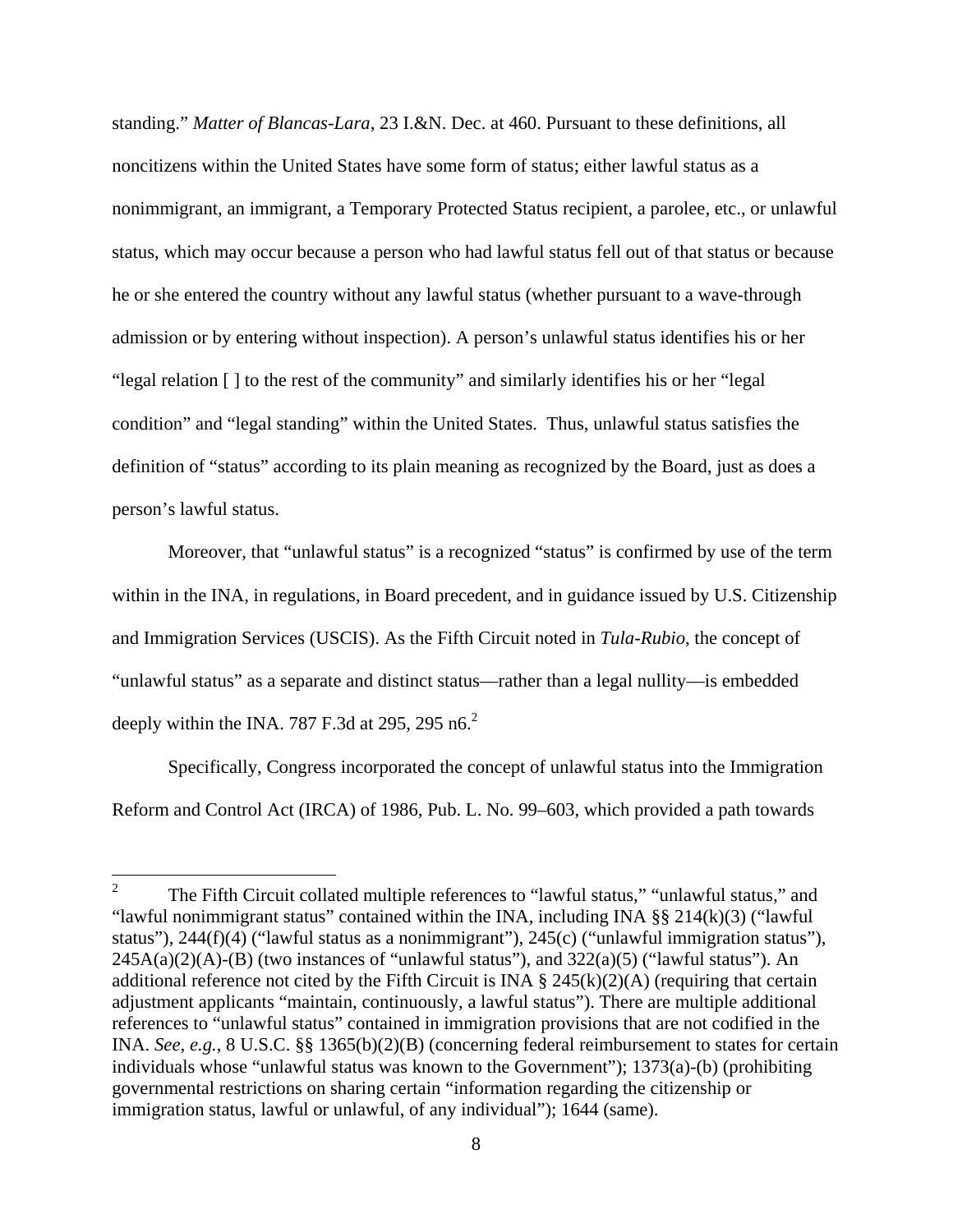LPR status for noncitizens who were in unlawful status. INA  $\S$  245A(a)(2).<sup>3</sup> Under IRCA, Congress defined both those who entered without inspection and those who entered as nonimmigrants but failed to maintain lawful status as residing in "unlawful status." Specifically, INA § 245A(a)(2)(A) applies to those who "entered the United States," even without inspection, before January 1, 1982, and then "resided continuously in the United States in an unlawful status." *See* 8 C.F.R. § 245a.15(d)(1) (aliens "who entered the United States without inspection" are residing in unlawful status). INA  $\S$  245A(a)(2)(B) applies to those who "entered the United States as a nonimmigrant" before January 1, 1982 and whose authorized stay as a nonimmigrant expired or whose "unlawful status was known to the Government."

By declaring that persons who entered without inspection *and* those who overstayed their visas are both in "unlawful status," Congress was clear that "unlawful status" is a status that is distinct and separate from the manner of entry. *See Gomez v. Lynch*, 831 F.3d 652, No. 14- 60661, 2016 U.S. App. LEXIS 14416, \*13 (5th Cir. Aug. 5, 2016) ("Admission and status are fundamentally distinct concepts.").<sup>4</sup> Therefore, a person who enters via a wave-through, as in

 3 The dissent from denial of rehearing en banc in *Tula Rubio* dismisses "unlawful status" as used in IRCA as a "unique" provision included for the "obvious [reason that] residents who already had lawful status didn't need to resort to the amnesty law since ordinary immigration law channels were available to them." *Tula Rubio v. Lynch*, 805 F.3d 185, 190 (5th Cir. 2015) ("*Tula II*"). This is wrong for at least two reasons. First, IRCA is far from unique in creating a provision that only applies to noncitizens lacking lawful status." *See*, *e.g.*, INA §§ 240A(b) (providing a path to lawful permanent resident status for "certain nonpermanent residents"); 245(i)(1)(A)(i) (extending eligibility for adjustment of status to noncitizens who entered without inspection). Second, the dissent's interpretation flies in the face of the "presumption that a given term is used to mean the same thing throughout a statute." *Brown v. Gardner*, 513 U.S. 115, 118 (1994).

<sup>4</sup> This distinction undermines the argument that, if unlawful status falls within the phrase "any status," then many cases "discussing the sufficiency of 'status' would have wasted the courts' time." *Tula II*, 805 F.3d at 189. The controlling issue in all of the cases cited in support was one of "admission" rather than status. *See Vasquez de Alcantar v. Holder*, 645 F.3d 1097 (9th Cir. 2011) (holding that an individual who had entered without inspection was not "admitted" when the I-130 petition filed on her behalf was approved); *Garcia v. Holder*, 659 F.3d 1261 (9th Cir. 2011) (holding that the parole of a Special Immigrant Juvenile was the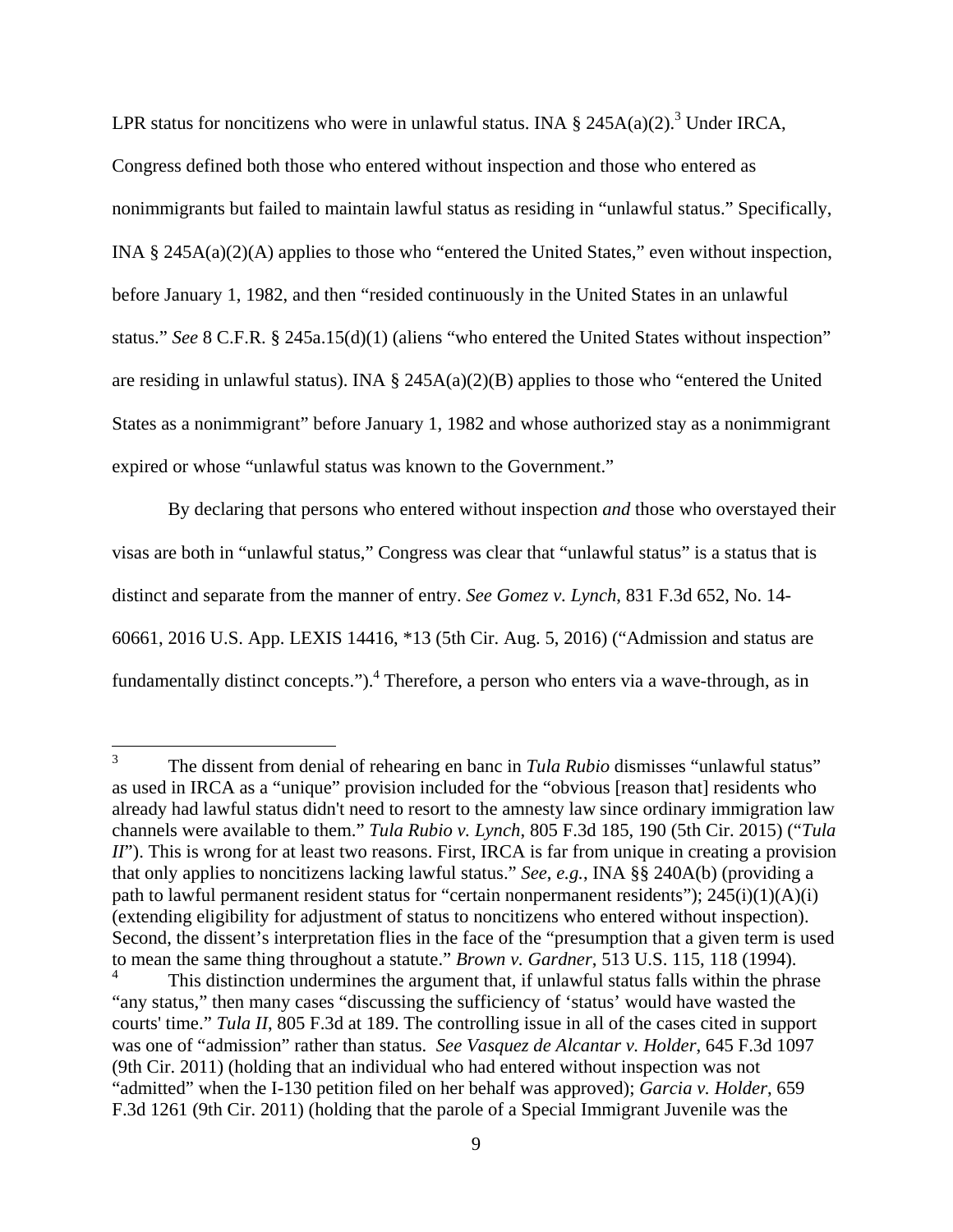*Matter of Quilantan*, and has no visa or other valid entry document, would be in "unlawful status" upon entering. In fact, the respondent in *Matter of Areguillin* would have satisfied this IRCA requirement had she not adjusted under INA § 245.

In addition, INA § 245(a), by its plain language, presupposes that all applicants have a pre-existing status that must be "adjusted" to that of lawful permanent resident. *Tula-Rubio*, 787 F.3d at 295. Specifically, the statute states that the "the status" of an alien who was inspected and admitted may be adjusted to that of an LPR. It is tautological that a person must have a status already if that status is to be adjusted.<sup>5</sup> The respondents in both *Areguillin* and *Quilantan* were in unlawful status upon their wave-through admissions, yet both were eligible to adjust.

Consequently, their unlawful status was the status which they subsequently adjusted.<sup>6</sup>

equivalent of an admission); *Guevara v. Holder*, 649 F.3d 1086 (9th Cir. 2011) (holding that the grant of employment authorization to an adjustment applicant who had entered without inspection did not confer admission status); *Matter of Reza Murillo*, 25 I.&N. Dec. 296 (BIA 2010) (holding that a grant of family unity to an individual who entered without inspection was not an admission).

<sup>5</sup> The dissent in *Tula-Rubio* erroneously argues that noncitizens in unlawful status *lack* a status "defined by the INA" and thus are "without status." *Tula II*, 805 F.3d at 189 (internal quotation marks omitted). Notably, there is not a single reference in the INA to the concept of a person being "without status" (or "lacking status," "no status," "with no status," etc.). Instead, as discussed above, there are multiple references to being "in" unlawful status, demonstrating that Congress specifically recognized "unlawful status" as a status. As with the adjustment of status provisions, it would be a linguistic absurdity to conclude that a noncitizen can both be "in" unlawful status while simultaneously being entirely "without status." *Tula II*, 805 F.3d at 189. Instead, the various cases that the dissent cites in support use the term "without status" as a shorthand for "without *legal* status." 805 F.3d at 188-89. None of these cases addresses the distinct concept of whether "unlawful status" falls within the term "any status."

<sup>6</sup> Further support is found in INA § 245(c), which bars eligibility for adjustment for both those noncitizens "in unlawful immigration status on the date of filing the application" *and* those "who [have] failed (other than through no fault of [their] own or for technical reasons) to maintain continuously a lawful status since entry." This use of "unlawful status" is fatal to the *Tula-Rubio* dissent's argument that "unlawful status" is synonymous with failure to maintain lawful status. *Tula II*, 805 F.3d at 190 ("These provisions demonstrate that 'unlawful status' means one has forfeited 'lawful status'"). Because any person who had "forfeited lawful status" on the date of filing an application for adjustment would *necessarily* have "failed [] to maintain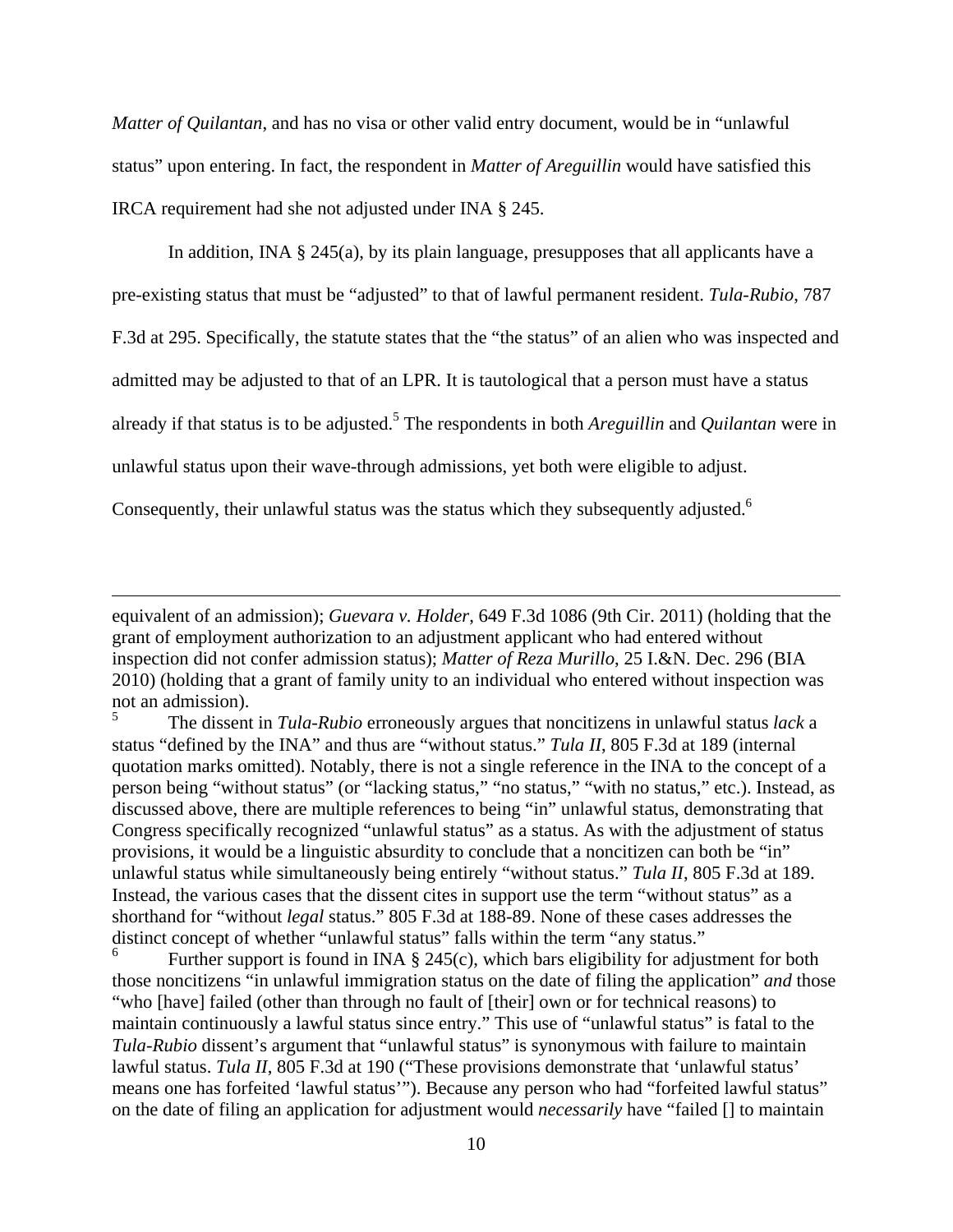References to unlawful status also are commonplace within the INA's implementing regulations. In total, roughly twenty regulations reference "unlawful status."<sup>7</sup> These regulations further demonstrate that unlawful status is a distinct status. *See*, *e.g.*, 8 C.F.R. § 245a.2(u)(4) ("Return to unlawful status after termination. Termination of the status of any alien previously adjusted to lawful temporary residence under section 245A(a) of the Act shall act to return such alien to the unlawful status held prior to the adjustment");  $8 \text{ C.F.R.}$   $\frac{8}{3}$   $245a.15(d)(4)(ii)$ ("Pursuant to section  $1104(c)(2)(B)(iv)$  of the LIFE Act, [a Cuban or Haitian entrant described in 8 C.F.R. § 212.5(g)] is considered to be in an unlawful status in the United States").

This Board also has used the term "unlawful status" multiple times as a way of discussing a noncitizen's current status. The Board has referred to unlawful status in discussing legal principles, *see*, *e.g.*, *Matter of Fereira*, 14 I.&N. Dec. 509, 509 (BIA 1973) (discussing "the presumption of unlawful status established by section 291 of the Act"); *Matter of Benitez*, 19 I.&N. Dec. 173, 176 (BIA 1984) (noting that "section 291 does not specify the precise nature of the presumed unlawful status"); *Matter of Sosa-Hernandez*, 20 I.&N. Dec. 758, 759 (BIA 1993) (noting that "it is well settled that an immigrant found to be excludable at entry has not been lawfully admitted to the United States but remains in an unlawful status"), and in describing a particular respondent's status. *See*, *e.g.*, *Matter of B—*, 4 I.&N. Dec. 5, 14-15 (BIA 1950) (noting that the respondent "was residing here in an unlawful status"); *Matter of Sandoval*, 17 I.&N. Dec. 70, 73 (BIA 1979) (stating that respondent and her husband "admit[ed] their unlawful

 $\overline{a}$ 

continuously a lawful status," the dissent's definition would make the unlawful status bar of §  $245(c)$  surplusage.

The phrase "unlawful status" is used in 8 C.F.R. §§ 245a.1(d), 245a.2(b)(1)-(4), (9), (11),  $(12)$ ,  $(14)$ ,  $(c)(4)$ , and  $(u)(4)$ ,  $245a.4(b)(20)(iv)$ ,  $245a.11(b)$ ,  $245a.12(d)(8)$ ,  $245a.15(d)$ ,  $(d)(2)$ ,  $(d)(4)$ ,  $(d)(4)(ii)$ , and  $245a.18(d)(2)$ . Other immigration-related regulations use similar terms. *See, e.g.* 45 C.F.R. § 411.5 ("Unaccompanied child (UC) means a child: (1) Who has no lawful immigration status in the United States").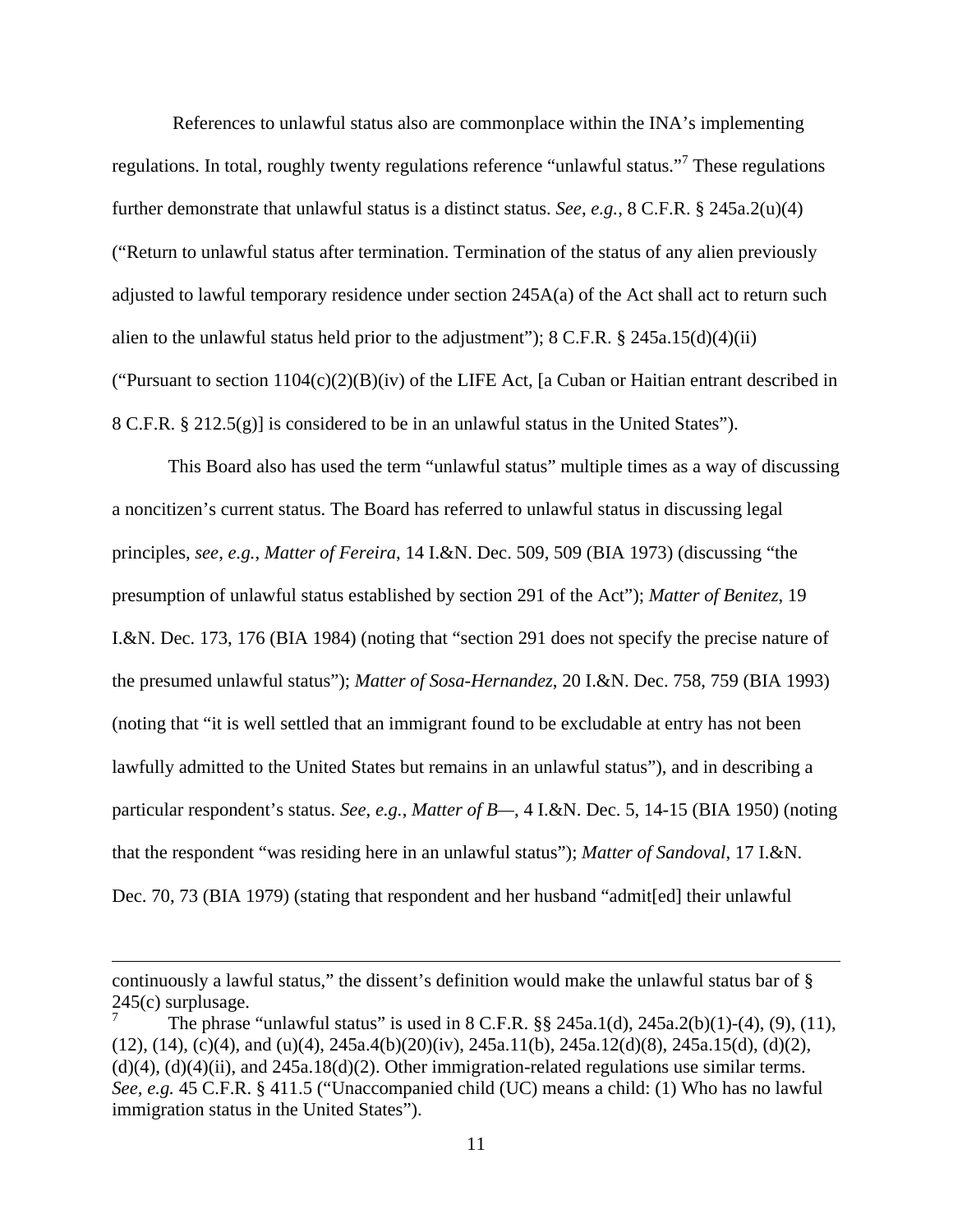status"); *Matter of Lemus-Losa*, 25 I.&N. Dec. 734, 735 (BIA 2012) (noting the respondent's "unlawful status"). The Commissioner of the legacy Immigration and Naturalization Service also has interpreted the meaning of unlawful status in INA § 245A. *Matter of S—*, 19 I.&N. Dec. 823 (BIA 1988) (interpreting the phrase "unlawful status" as contained in INA 245A).

Similarly, USCIS's policy manual makes frequent reference to "unlawful status," especially in regard to adjustment of status: "Unlawful Immigration Status: A foreign national is in unlawful immigration status if he or she is in the United States without lawful immigration status either because the foreign national never had lawful status or because the foreign national's lawful status has ended." 7 U.S. Citizenship & Immigration Serv., *USCIS Policy Manual*, pt. B, ch. 3, § 3 (2016).<sup>8</sup> In addition, seven different USCIS forms—all of which are incorporated into the regulations, *see* 8 C.F.R. § 103.2(a)—include prompts that treat unlawful status as a form of status. Form I-765, Application for Employment Authorization, Question 14 asks "Status at last entry (B-2 Visitor, F-1 Student, No Lawful Status, etc.)." Form I-821d, Consideration of Deferred Action for Childhood Arrivals, Part 3.4, asks for "Immigration Status on June 15, 2012 (*e.g., No Lawful Status, Status Expired, Parole Expired*)" (emphasis in original). Other USCIS forms prompt applicants to write a variant of "entry without inspection" in the box where an applicant is required to list an immigration status.<sup>9</sup>

 8 *Available at https://www.uscis.gov/policymanual/HTML/PolicyManual-Volume7-PartB-Chapter3.html*. 9

In total, five other USCIS forms explicitly include a variant of "entry without inspection" as the answer to a question asking for immigration status: Form I-485, Part 3, Section A ("In what status did you last enter? *Visitor, student, exchange visitor, crewman, temporary worker, without inspection, etc.*") (emphasis in original), Form I-589 Instructions, p5 ("If you entered without being inspected by an immigration officer, write 'no inspection' in Question 18c in the current status or status section."), Form I-918, p3 ("U. Current Immigration Status – give your current immigration status, regardless of how you entered the United States (visitor, student, entry without inspection, etc.)"), Form I-914, p2 ("18. Current Immigration Status – give your current immigration status, regardless of how you entered the United States (visitor, student,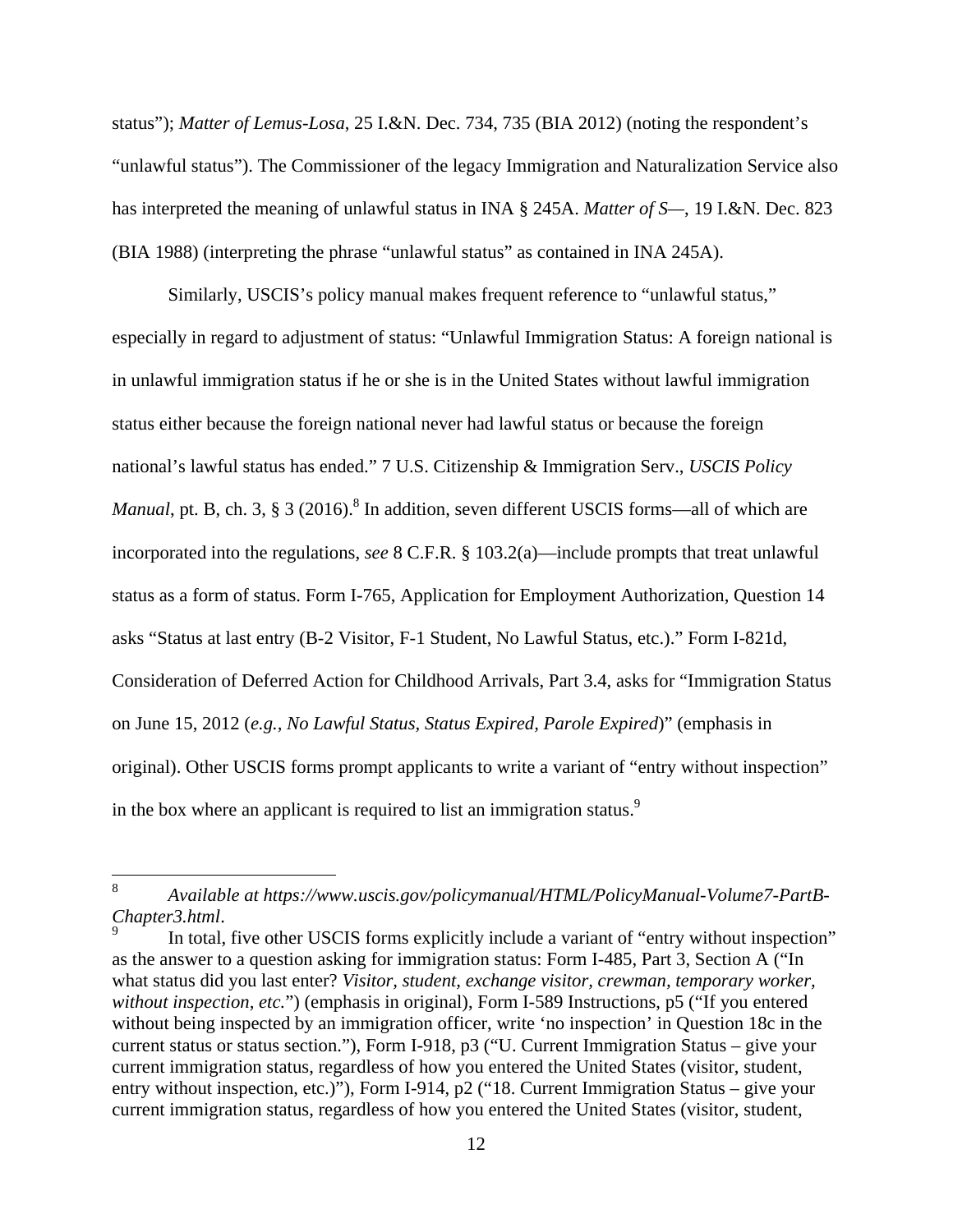The multiple references in the INA, the regulations, BIA precedent and USCIS policies are consistent with—and further confirm—an interpretation of the term "in any status" in accord with its plain meaning. Moreover, in light of the long history of treating unlawful status as a status in its own right, any interpretation of the term "any status" which treated unlawful status as a nullity would be contradictory at best.

## **B. The Phrase "In Any Status" Must Necessarily be Read to Include Unlawful Status.**

## **i. Basic canons of statutory interpretation show that "any status" includes all statuses.**

Although the word "any" is not defined in the INA, the Supreme Court has made clear that "read naturally, the word 'any' has an expansive meaning, that is, one or some indiscriminately of whatever kind." *Ali v. Fed. Bureau of Prisons*, 552 U.S. 214, 219 (2008) (quoting *United States v. Gonzales*, 520 U.S. 1, 5 (1997)); *see United States v. Blixt*, 548 F.3d 882, 887 (9th Cir. 2008) ("using the word 'any' … reflects Congress's intention to construct an expansive definition."). Where "Congress 'did not add any language limiting the breadth of the word,' any 'must' be read 'as referring to all' of the type to which it refers." *Tula-Rubio*, 787 F.3d at 293. Dictionaries further support the extremely broad nature of the word "any." *See*, *e.g.*, OXFORD DICTIONARY, https://en.oxforddictionaries.com/definition/any ("Whichever of a specified class might be chosen"); DICTIONARY.COM, http://www.dictionary.com/browse/any ("[O]ne or more without specification or identification"). Common to all of these definitions is the principle that when Congress uses the word "any," it intends to refer to "all." *See*, *e.g.*, *Utica Mut. Ins. Co. v. Herbert H. Landy Ins. Agency, Inc.*, 820 F.3d 36, 45 (1st Cir. 2016) ("Read naturally, the phrase 'any type' refers to every kind of the noun that it modifies."); *Fleck v. KDI* 

entry without inspection, etc.)"), and Form I-821, Part 2, Q22 ("Immigration status when you last entered the United States, *e.g., visitor, student, entered without inspection (EWI)*") (emphasis in original).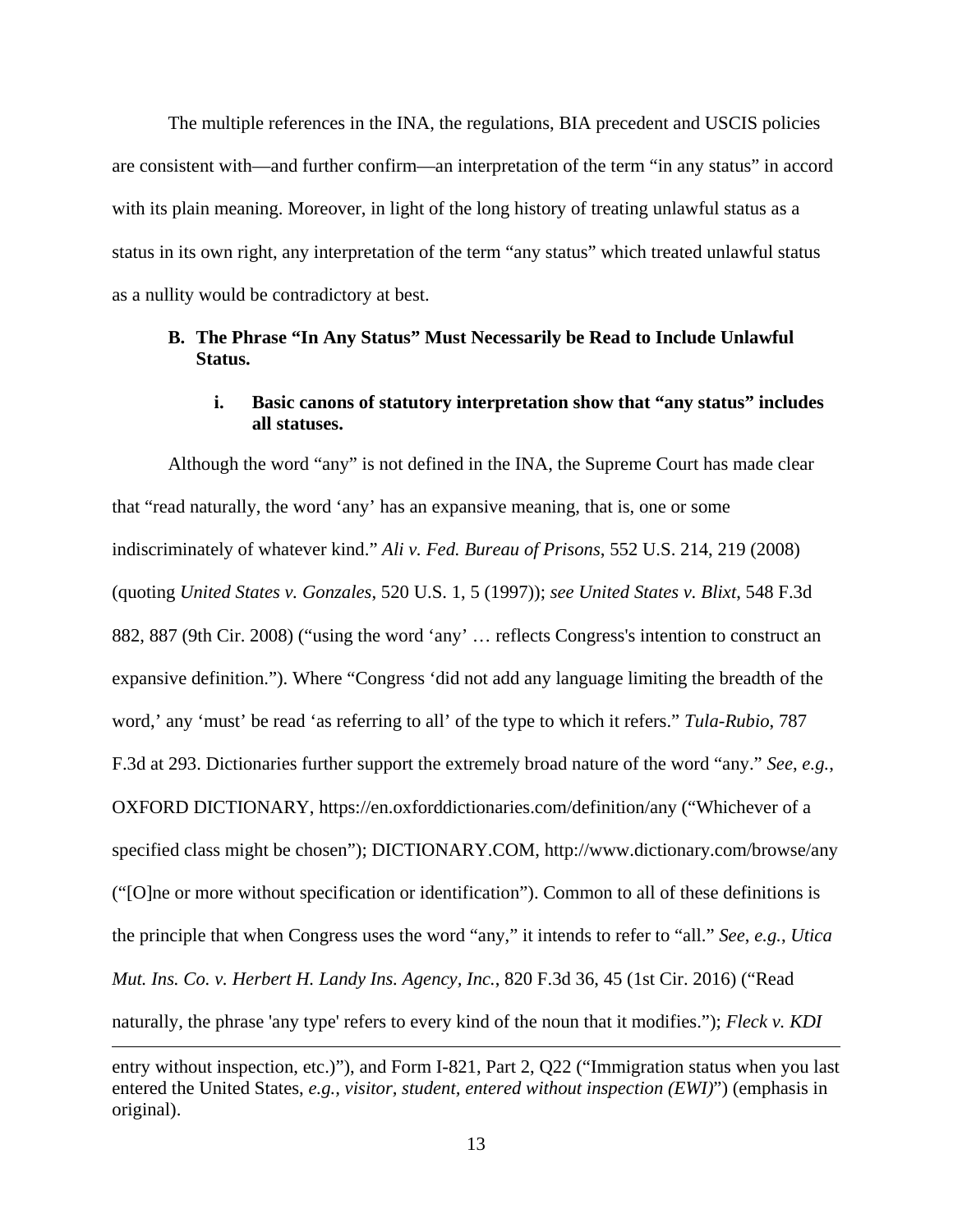*Sylvan Pools, Inc.*, 981 F.2d 107, 115 (3d Cir. 1992) ("'any' is generally used in the sense of 'all' or 'every' and its meaning is most comprehensive."). Therefore, as the Fifth Circuit held in *Tula-Rubio*, there is "no basis" to conclude that "any status" is limited to lawful status, because "far from being further limiting, the word 'any' is expansive." 787 F.3d at 293.

 As noted above, "status" generally means a "legal condition . . . the sum total of a person's legal rights, duties, liability, and other legal relations. . ." BLACK'S LAW DICTIONARY (10th ed. 2014). Therefore, put together, the plain meaning of "any status" would be "a person's legal condition, indiscriminately of whatever kind of legal condition." Such a definition naturally includes those who are admitted, regardless of whether their status is an "unlawful immigration status" or a "lawful status." *See* INA § 245(c) (using both of those terms).

### **ii. The Board cannot limit the plain meaning of the phrase "in any status" by reading it as "in any lawful status."**

An interpretation of "admitted in any status" as meaning "admitted in lawful status" would impermissibly add words to a statute.<sup>10</sup> It is a fundamental rule that courts should "resist reading words or elements into a statute that do not appear on its face." *Bates v. United States*, 522 U.S. 23, 29 (1997). Where, as here, there is "a plain, nonabsurd meaning in view," a court cannot "read an absent word into the statute." *Lamie v. United States Tr.*, 540 U.S. 526, 538 (2004). As noted above and as the Fifth Circuit held in *Tula-Rubio*, the plain meaning of "in any status" includes both lawful and unlawful statuses. The Board is not at liberty to limit this plain meaning by interpreting it as applying only to those in lawful status; to do so would require the impermissible insertion of "lawful" into the phrase.

<sup>10</sup> The dissent to the denial of rehearing en banc in *Tula-Rubio* erroneously suggested this interpretation. *Tula II*, 805 F.3d at 187.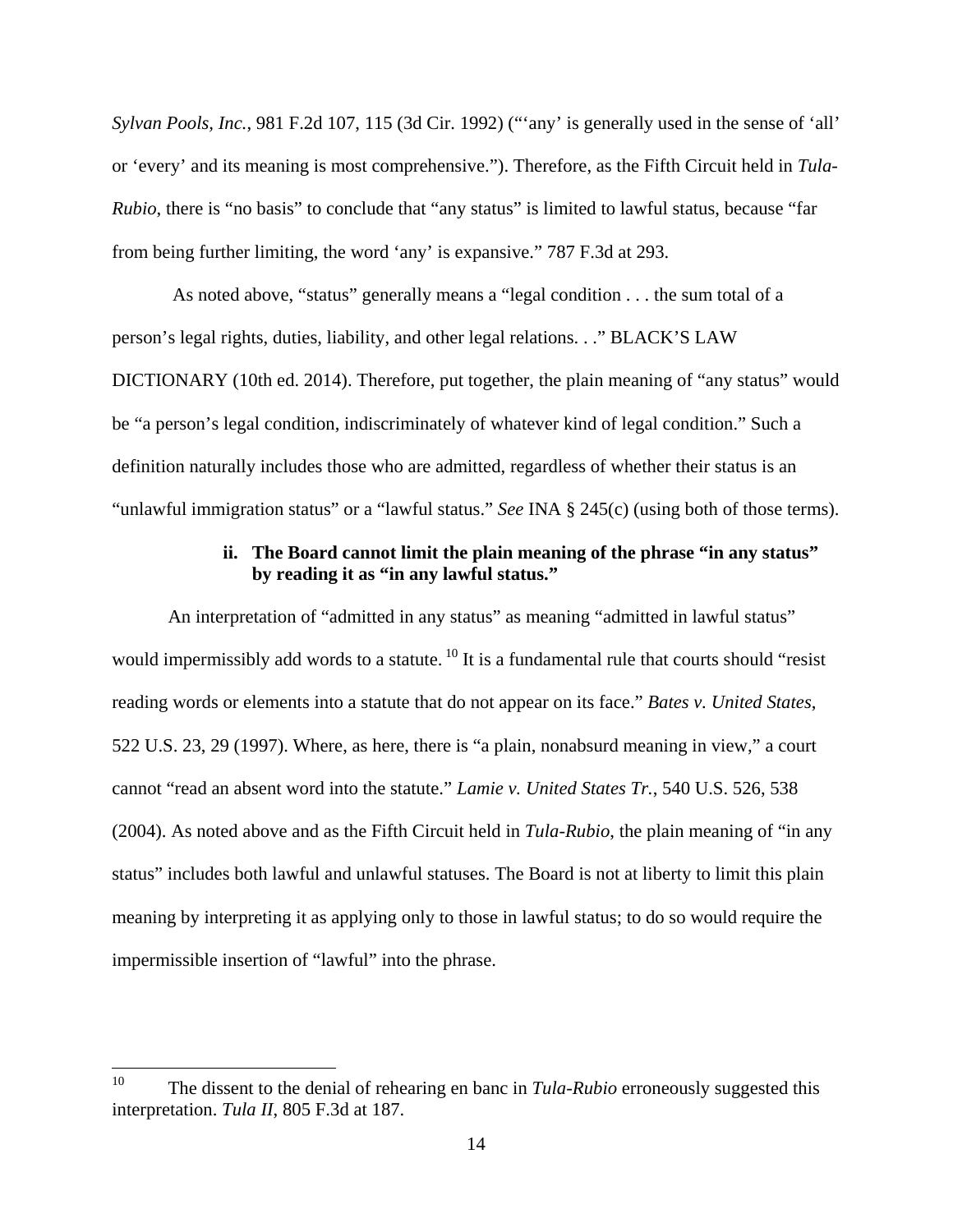Notably, Congress previously included a reference to maintenance of "lawful unrelinquished domicile" in former section  $212(c)$ —the precursor to INA § 240A(a)—and chose to eliminate the word "lawful" from the seven-year requirement. "Few principles of statutory construction are more compelling than the proposition that Congress does not intend *sub silentio* to enact statutory language that it has earlier discarded in favor of other language." *Nachman Corp. v. Pension Ben. Guar. Corp.*, 446 U.S. 359, 392-93 (1980). Consistent with this, the Board has previously rejected attempts to read INA  $\S$  240A(a)(2) in a way that would insert an additional word between "any" and "status." *Matter of Blancas-Lara*, 23 I.&N. Dec. at 460 (rejecting the government's argument that "the words 'admitted in any status' … means admitted for lawful residence in any 'immigrant' status"). Similarly, the Board should reject an attempt to reshape INA  $\S$  240A(a)(2) by imposing a limitation previously discarded by Congress.

Finally, any interpretation of the word "status" which limits it to "lawful status" would render multiple other provisions in the INA superfluous. Courts must "mak[e] every effort not to interpret a provision in a manner that renders other provisions of the same statute inconsistent, meaningless or superfluous." *Boise Cascade Corp. v. United States E.P.A.*, 942 F.2d 1427, 1432 (9th Cir. 1991). For example, INA § 322(a), which sets conditions by which children who did not derive citizenship automatically may request a certificate of citizenship, requires the following condition to be fulfilled: "The child is temporarily present in the United States pursuant to a lawful admission, and is maintaining such lawful status." INA  $\S$  322(a)(5). If status means lawful status, then the word "lawful" as used here is superfluous. Any attempt to rescue this provision and other provisions which reference lawful status—by further redefining "lawful status" would fly in the face of the canon of statutory interpretation "that where Congress uses the same [ ] phrase throughout a statute, Congress generally intends the [ ] phrase to have the same meaning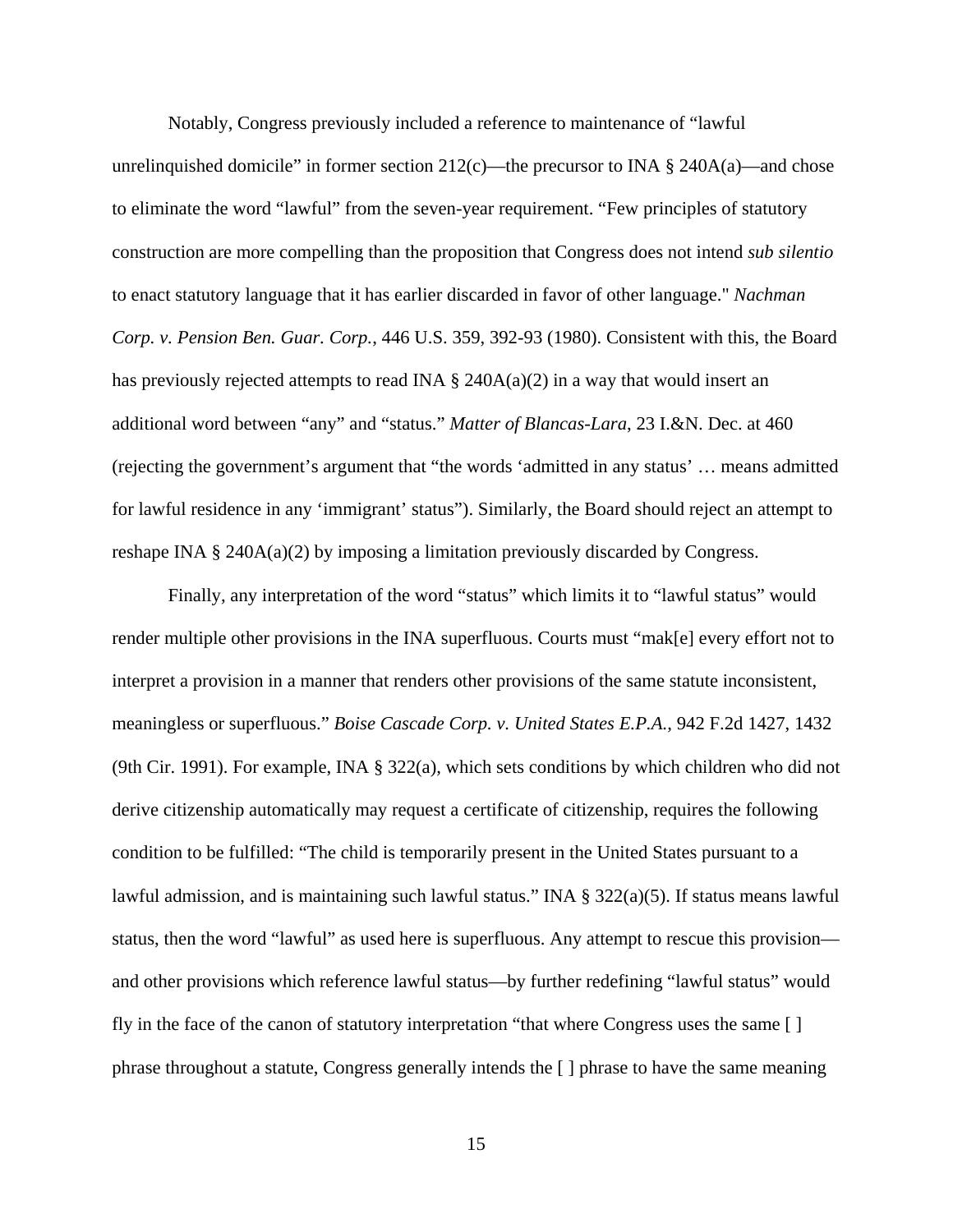each time." *Montero-Martinez v. Ashcroft*, 277 F.3d 1137, 1142 (9th Cir. 2002) (citations omitted).

## **C. The INA Shows Conclusively That Had Congress Intended to Restrict INA § 240A(a)(2) to "Lawful Status" It Could Have Done So.**

Throughout the INA and the remainder of Title 8 of the United States Code, Congress uses the term "status" approximately 350 times. The vast majority of these references—over 300 of them—are to a specific form of status, such as "lawful status," "unlawful status," "lawful temporary resident status," "special immigrant status," "nonimmigrant status," etc. "[W]here Congress includes particular language in one section of a statute but omits it in another section of the same Act, it is generally presumed that Congress acts intentionally and purposely in the disparate inclusion or exclusion." *Dean v. United States*, 556 U.S. 568, 573 (2009). That Congress is able to specify a particular status is clear from how it uses the term widely to refer to specific statuses. References to specific statuses range from the general but not unlimited (*see*, *e.g.*, INA §§ 214(a), "any status subsequently acquired under [§ 248]," and 240A(b)(1), "the status of an alien lawfully admitted for permanent residence"), to the very specific (*see*, *e.g.*, 8 U.S.C. § 1367(a)(1)(F): "an alien applying for status under [INA § 101(a)(15) (T)], ... under section  $244(a)(3)$  of the [INA] ... as in effect prior to March 31, 1999, or as a VAWA selfpetitioner" (as defined in  $[INA \S 101(a)(51)]$ )"). In each of these 300 uses, Congress knew exactly how to limit or define a reference to status in order to ensure that the provision referred to a specific status or subset of statuses.

In contrast, Congress tied the term "any" to status very rarely. *See* INA §§ 208(a)(1),  $240A(a)(2)$ . As the Supreme Court has recognized, courts must presume that Congress made a deliberate decision to omit language that it included in other provisions of the same statute. Moreover, these latter provisions demonstrate that Congress clearly could have included limiting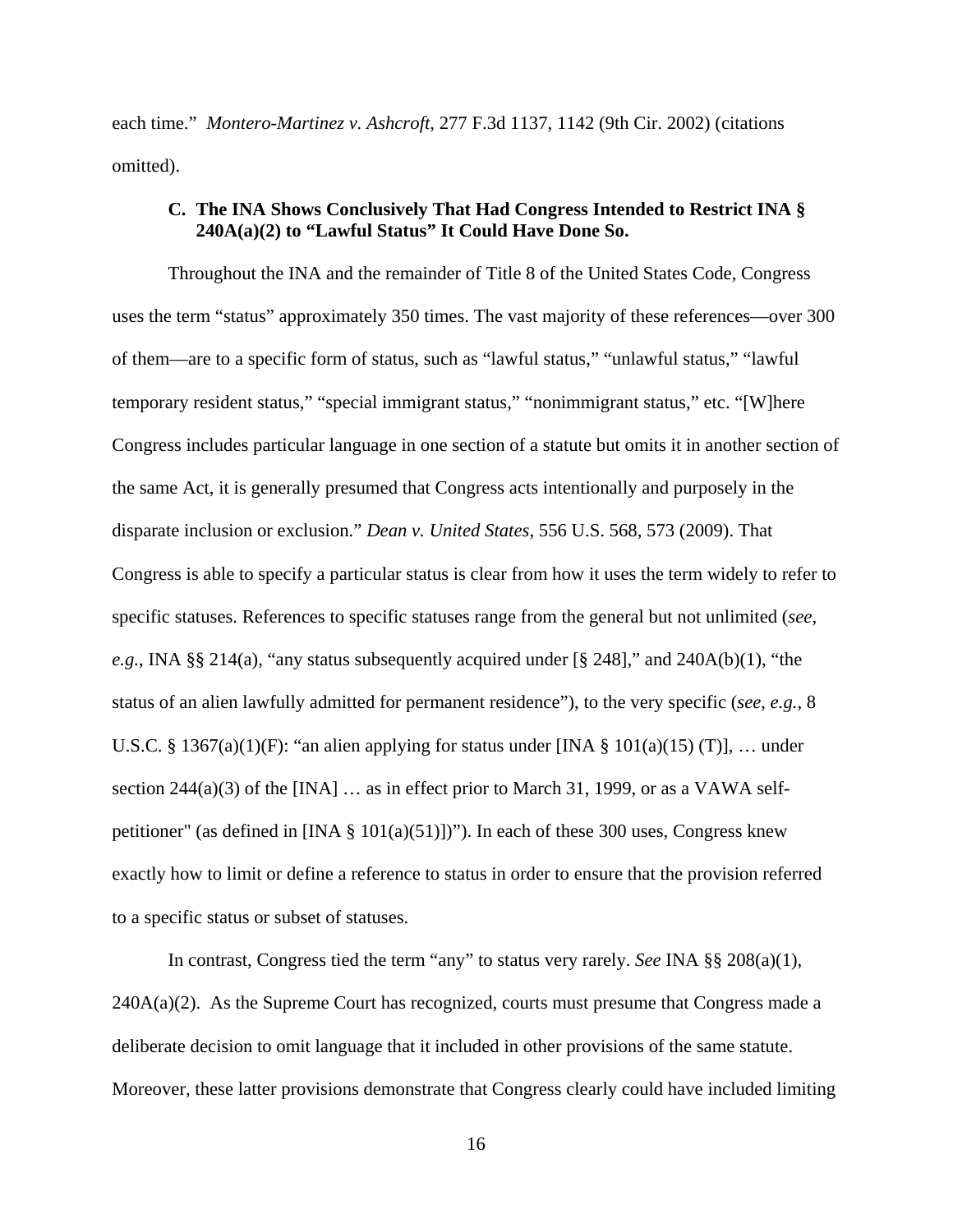language had it so chosen. *See*, *e.g.*, *Mississippi ex rel. Hood v. AU Optronics Corp.*, 134 S. Ct. 736, 742 (2014) ("To start, the statute says '100 or more persons,' not '100 or more named or unnamed real parties in interest.' Had Congress intended the latter, it easily could have drafted language to that effect. Indeed, when Congress wanted [the latter] ..., it explicitly said so."). Therefore, the Board should refrain from imposing a limitation to INA  $\S$  240A(a)(2) where none exists.

## **D. Because The Phrase "In Any Status" is a Clarifying Term Used By Congress to Foreclose Competing Interpretations, It Is Not Surplusage.**

The *Tula-Rubio* dissent erroneously argues that the panel's interpretation of INA § 240A(a)(2) would make the phrase "in any status" surplusage. *Tula II*, 805 F.3d at 187. In particular, it restricts its analysis to the single sentence contained in INA § 240A(a)(2). *Id.* (arguing that the panel "renders 'in any status' meaningless within Section 1229b(a)(2)"). Surplusage is not evaluated in a vacuum, however, but instead must be considered in the context of surrounding provisions. *See King v. Burwell*, 135 S. Ct. 2480, 2492 (2015) (rejecting surplusage argument by invoking "the fundamental canon of statutory construction that the words of a statute must be read in their context and with a view to their place in the overall statutory scheme."); *United States v. Zacks*, 375 U.S. 59, 69 (1963) (statutory language is not surplusage where there is "a ready explanation for the inclusion of the additional provisions").

"The canon against surplusage is not an absolute rule." *Marx v. Gen. Revenue Corp.*, 133 S. Ct. 1166, 1177 (2013). The Supreme Court has consistently rejected the use of the canon against surplusage where admittedly redundant language serves to foreclose a competing interpretation of a statute. *See Ali*, 552 U.S. at 226 (holding that a phrase is not superfluous where it can "remove any doubt" about a competing interpretation). In *Marx v. Gen. Revenue Corp*, the Court analyzed the phrase "and costs" in 15 U.S.C. § 1692k(a)(3). 15 U.S.C. §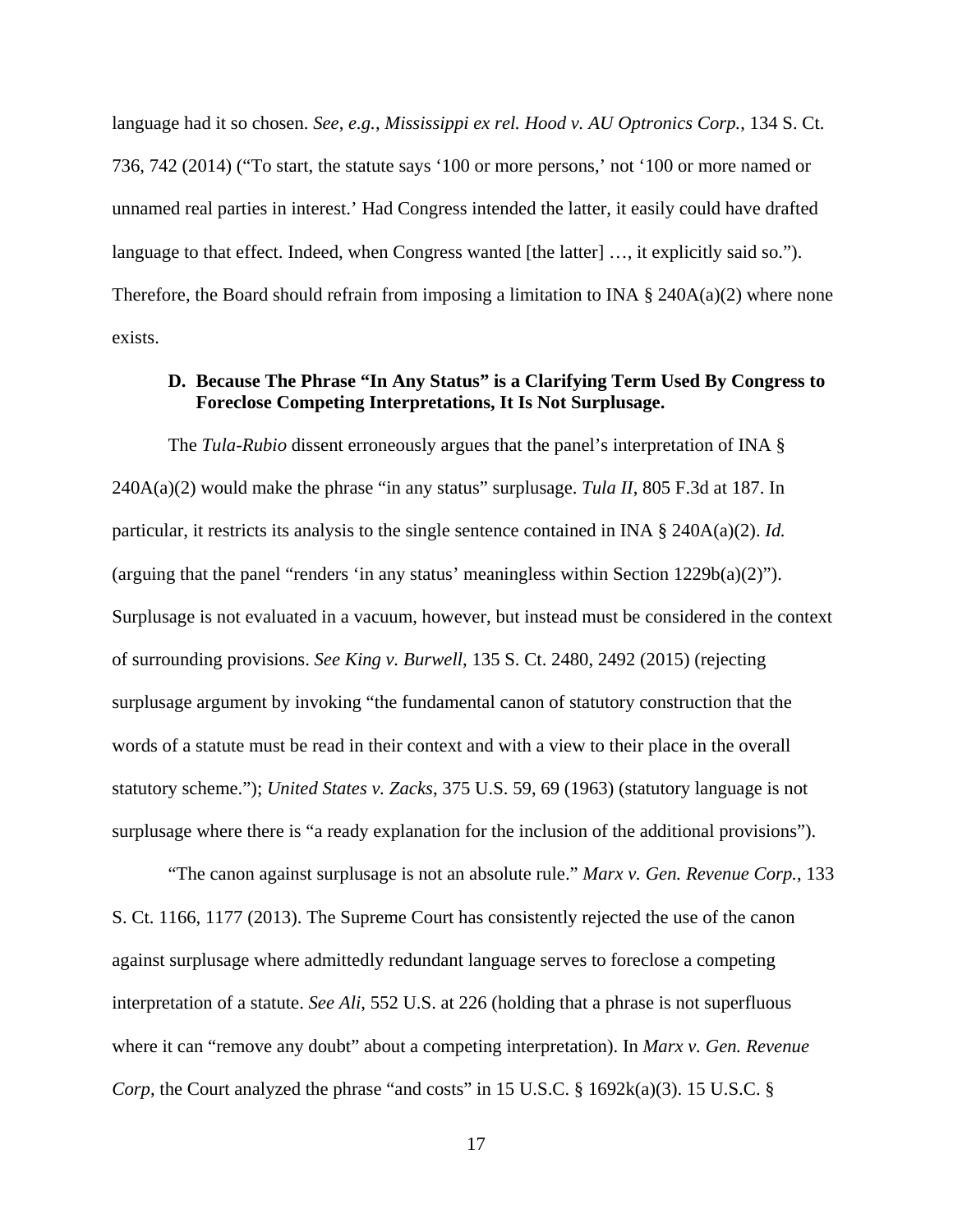$1692k(a)(3)$  referenced costs in two separate sentences: first, by awarding costs to prevailing plaintiffs and second, by awarding costs to defendants if the plaintiff's action was brought in bad faith.<sup>11</sup> Analyzing the second sentence, the Court agreed that the phrase "and costs" in it had no operative function on its own. However, the Court rejected the argument that the words were surplusage, holding that they must be read in context and concluding that doing so foreclosed competing arguments about the second sentence's interpretation:

If Congress had excluded "and costs" in the second sentence, plaintiffs might have argued that the expression of costs in the first sentence and the exclusion of costs in the second meant that defendants could only recover attorney's fees when plaintiffs bring an action in bad faith. By adding "and costs" to the second sentence, Congress foreclosed that argument, thereby removing any doubt [as to its inclusion].

*Marx*, 133 S. Ct. at 1176.

In the context of the INA as a whole, there are frequent references to a specific status.<sup>12</sup> Therefore, where Congress intends to ensure that a provision applies to all noncitizens—not simply those in a *particular* status or set of statuses—it adds clarifying language to ensure that no restrictions would be placed on eligibility. For example, the asylum provision states that "Any alien who is physically present in the United States or who arrives in the United States … irrespective *of such alien's status*, may apply for asylum." INA § 208(a)(1) (emphasis added). Courts have relied upon this language to hold that stowaways—who had no right to an exclusion proceeding under the INA—were still entitled to apply for asylum before an immigration judge.

 $11$ 15 U.S.C. § 1692 $k(a)(3)$  specifies that a debt collector may be liable for, "in the case of any successful action to enforce the foregoing liability, the costs of the action, together with a reasonable attorney's fee as determined by the court. On a finding by the court that an action under this section was brought in bad faith and for the purpose of harassment, the court may award to the defendant attorney's fees reasonable in relation to the work expended and costs."

For example, "lawful permanent resident status," INA  $\S 203(c)(1)(A)$ , "lawful temporary resident status," § 210(a)(2), "special agricultural worker status," § 210(d)(3)(C), "status as an H-1B nonimmigrant,"  $\S 212(n)(1)(A)(i)$ , "permanent resident status on a conditional basis,"  $\S$ 216(a)(2), "unlawful immigration status,"  $\S$  245(c), and many others.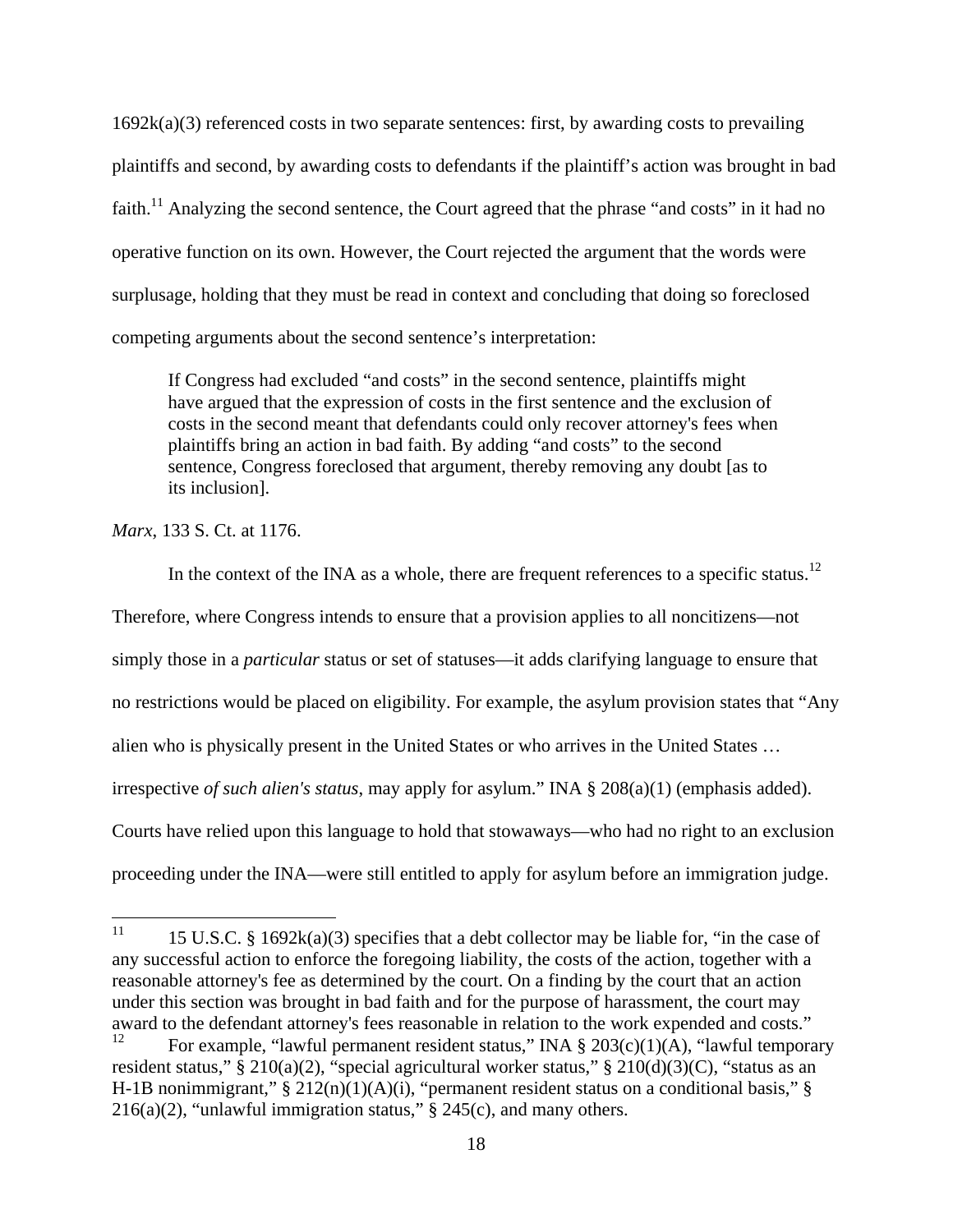In *Selgeka v. Carroll*, 184 F.3d 337 (4th Cir. 1999), the Fourth Circuit rejected the imposition of diminished asylum protections for stowaways, holding that they "violate" section  $1158(a)$ , which allows aliens, irrespective of 'status,' to apply for asylum and directs the Attorney General to establish a 'procedure' for asylum claims." *Id.* at 345; *see also Yiu Sing Chun v. Sava*, 708 F.2d 869, 872 (2d Cir. 1983) (noting that "it would be plain" that the words "irrespective of such alien's status" applied to stowaways); *Marincas v. Lewis*, 92 F.3d 195, 200 (3d Cir. 1996) (relying on the "plainly stated" words "irrespective of such alien's status" to reject the Attorney General's argument that INA § 208 was satisfied by "establishing one asylum procedure for stowaways and another asylum procedure for other aliens." $b^{13}$ .

Here, the phrase "in any status" serves the same clarifying purpose. In *Blancas-Lara*, the Government argued that Congress intended to limit cancellation of removal only to those "who have not fallen out of status during the 7 years of continuous residence." 23 I.&N. Dec. at 461. The Board rejected this interpretation, noting the "plain language of section  $240A(a)(2)$  that time in residence in the United States after admission in *any* status may be applied toward the 7 years." *Id.* (emphasis in original). Similarly, here, the words "in any status" foreclose any competing interpretations that would limit cancellation of removal only to aliens admitted in *lawful* status.

## **II. CONGRESS INTENDED THAT THE SEVEN-YEAR RULE IN INA § 240A(a)(2) BE READ AS LIBERALLY AS POSSIBLE TO COUNTERBALANCE THE STRICT FIVE-YEAR RULE IN INA § 240A(a)(1).**

Resort to legislative history is unnecessary where, as here, the statutory language is plain. *Dep't of Hous. & Urban Dev. v. Rucker*, 535 U.S. 125, 132 (2002) ("reference to legislative

<sup>13</sup> These cases also strongly support the argument that "unlawful status" is a status. Stowaways clearly have no lawful status in the United States upon entry, yet these courts had no difficulty in concluding that § 208 unambiguously foreclosed any attempt to limit eligibility based on "status."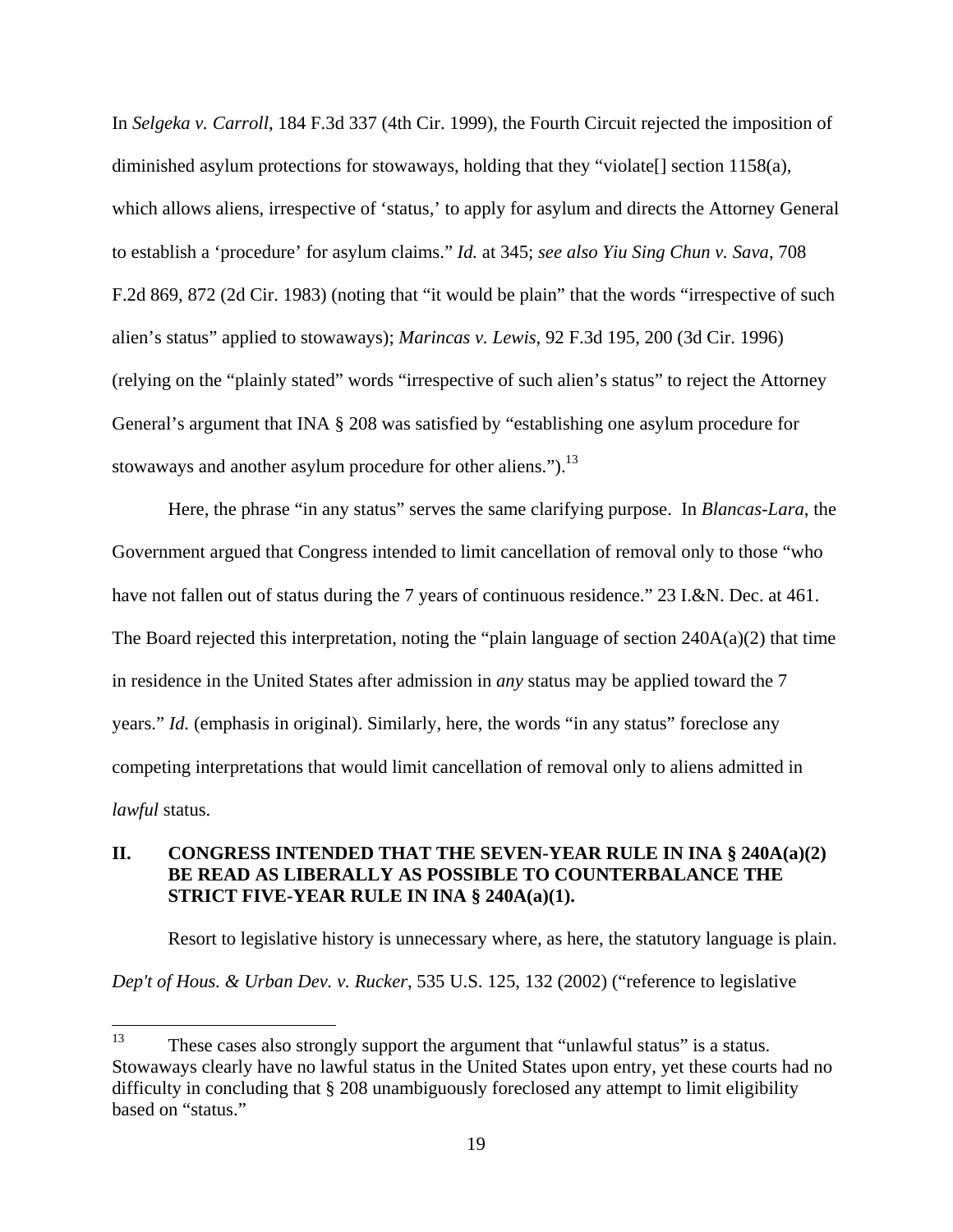history is inappropriate when the text of the statute is unambiguous"). Even though the Board has no need to resort to legislative history, the legislative history of INA  $\S$  240A(a)(2) shows Congressional intent to craft a deliberately liberal seven-year residency requirement. In 1996, Congress was faced with the dilemma of how to fix INA § 212(c)'s "lawful domicile" problem. Section 212(c), initially enacted in 1952, provided relief from deportation for LPRs who "return[ed] to a lawful unrelinquished domicile of seven consecutive years." Immigration and Nationality Act of 1952, Pub. L. No. 414, 66 Stat. 163, 187 (1952). When the BIA first interpreted the lawful domicile language of § 212(c), it held that "a lawful unrelinquished domicile of seven consecutive years" should be interpreted as requiring domicile *in LPR status* for seven years. *Matter of S—*, 5 I.&N. Dec. 116 (1953). However, as courts later came to recognize, there was "another possible reading of  $\S 212(c)$ : the petitioner (1) has been legally domiciled in the United States for seven years,  $14$  and (2) is a permanent resident at the time of his application, but not necessarily for the entire seven year period." *Madrid-Tavarez v. I.N.S.* 999 F.2d 111, 112 (5th Cir. 1993). Faced with the opportunity to settle the question of these two conflicting interpretations of section 212(c), Congress found a way to reconcile both interpretations and crafted the new INA § 240A(a). *See* Report of the Committee on the Judiciary, House of Representatives, on H.R. 2202, H.R. Rep. No. 104-469, at 232 (1996) ["House Report"] ("Section 240A)(a) is intended to replace and modify the form of relief now granted under section 212(c) of the INA.").

By the time Congress began debating the Illegal Immigration Reform and Immigrant Responsibility Act of 1996, there was a full-blown circuit split on the interpretation of lawful domicile. The Fourth and Ninth Circuits followed the BIA's interpretation, restricting § 212(c)

<sup>14</sup> That is, residing in the United States in any lawful status, including nonimmigrant status. *Madrid-Taverez*, 999 F.2d at 112.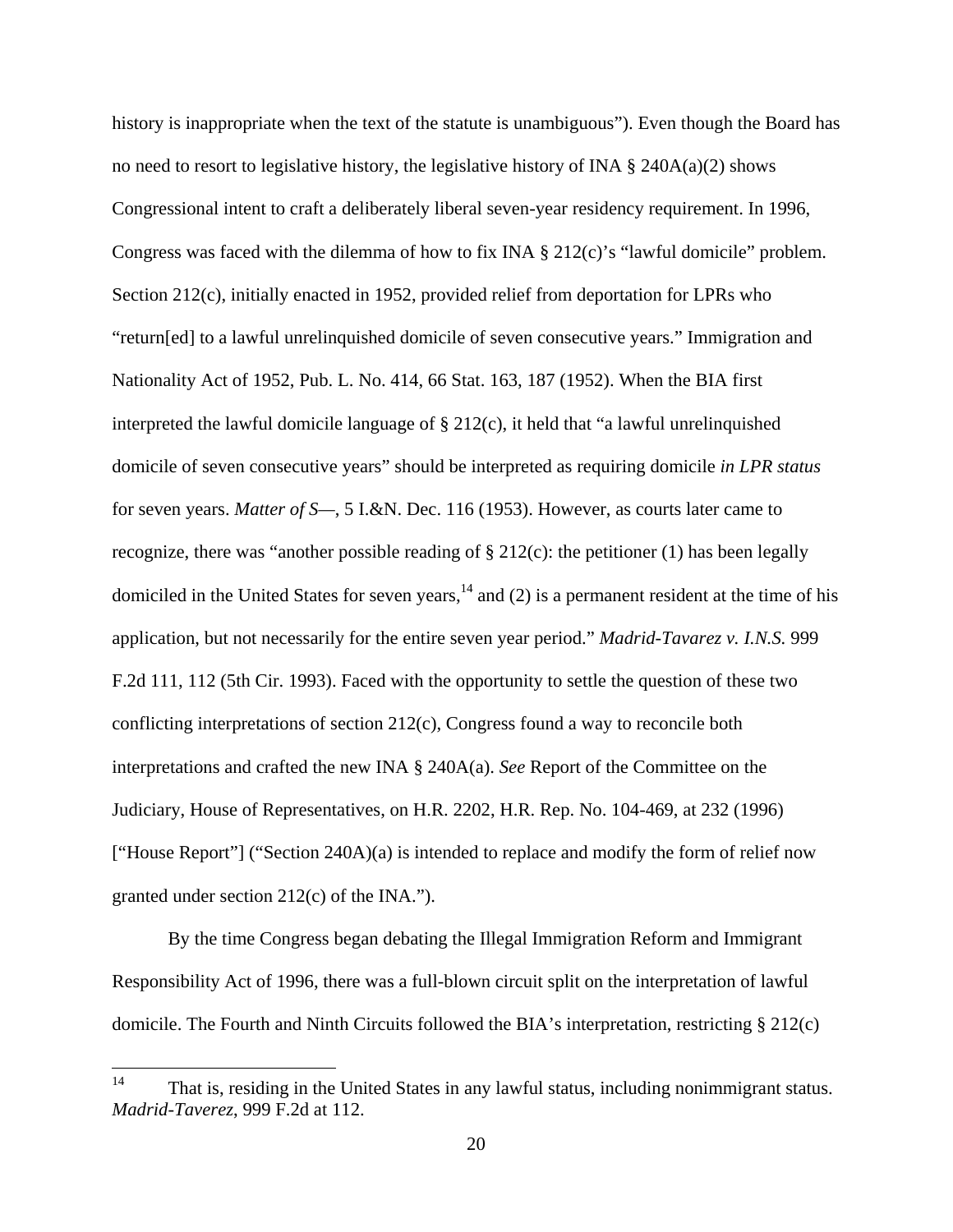relief to only those individuals who had at least seven years in LPR status. *See* 

F.2d 459, 467 (9th Cir.1979). The Second and Seventh Circuits rejected the BIA's reading, expanding § 212(c) relief to any person who had lawfully resided for seven years in any status, so long as they were an LPR on the date of filing for relief. *See Lok v. I.N.S.*, 548 F.2d 37 (2d Cir. 1977) ("*Lok I*"); *Castellon-Contreras v. I.N.S.*, 45 F.3d 149 (7th Cir.1995); *see also Melian v. I.N.S.*, 987 F.2d 1521 (11th Cir.1993) (agreeing, in *dicta*, with the Second and Seventh Circuits). Still other circuits had noted the split but found ways to avoid ruling on it. *See Graham v. I.N.S.*, 998 F.2d 194, 195 (3d Cir.1993) (resolving the question "without choosing between the conflicting interpretations"); *Madrid-Tavarez*, 999 F.2d at 112; *Onwuneme v. I.N.S.*, 67 F.3d 273, 274 n1 (10th Cir. 1995); *Anwo v. I.N.S.*, 607 F.2d 435, 436-38 (D.C. Cir. 1979).

*Chiravacharadhikul v. I.N.S.*, 645 F.2d 248, 250-51 (4th Cir. 1981); *Castillo-Felix v. I.N.S.*, 601

It was this circuit split that Congress singled out as a primary reason for reforming § 212(c). The sole explanation given for replacing § 212(c) with § 240A came in the House Judiciary Committee's Report:

[S]ome Federal courts permit aliens to continue to accrue time toward the seven year threshold [for suspension of deportation] even after they have been placed in deportation proceedings. Similar delay strategies are adopted by aliens in section 212(c) cases, where persons who have been in the United States for a number of years, but have only been lawful permanent residents for a short period of time, seek and obtain this form of relief.

House Report at 122. To address this split, Congress compromised by adopting the dual five-year and seven-year provisions of INA  $\S$  240A(a)(1) and (a)(2).

First, the requirement in INA  $\S$  240A(a)(1) that an applicant must have been in LPR status for "no less than five years" explicitly codified the Board's interpretation of lawful domicile in *Matter of S—*, while lowering the time required in LPR status from seven years to five years. This addressed the House Report's concern about newly-minted LPRs gaining relief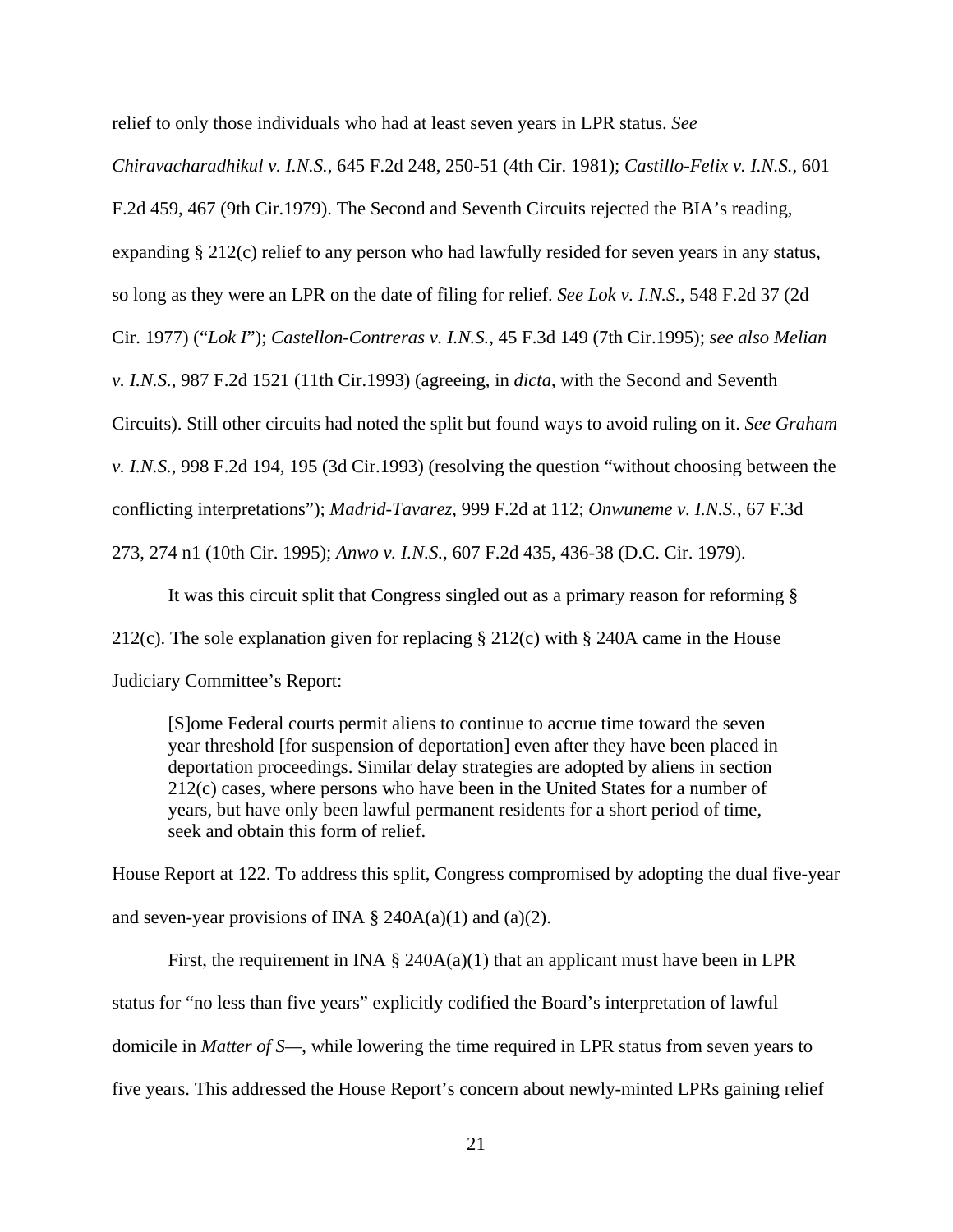by creating a hard-line rule that all applicants for cancellation of removal *must* have at least five years in the country as LPRs to be eligible.

Next, the requirement in INA § 240A(a)(2) of seven years of continuous "residence" not domicile—after admission "in any status," reflected the Second and Seventh Circuit's interpretation. Having resolved in § 240A(a)(1) that only long-term LPR's—those with significant equities in the United States—would be eligible, Congress then adopted a more liberal approach with respect to noncitizens who had entered in "any" other status and then become LPRs. For those who were lawfully admitted but were in unlawful status or a nonimmigrant status in the years between lawful admission and becoming an LPR, this approach addressed what the Second Circuit called the "obvious purpose of  $\lbrack \S 212(c) \rbrack$  to mitigate the hardship that deportation poses for those with family ties in this country." *Lok*, 548 F.2d at 41.

Additionally, Congress eliminated the lawful domicile provision entirely. This was done by removing section 212(c)'s requirement that the applicant's domicile in the United States be "lawful." The word "lawful," which was added in the 1952 Act, was "intended to restrict section 212(c) relief to those aliens who 'came in the front door, were inspected, lawfully admitted ... and remained here for 7 years before they got into trouble.'" *Lok v. I.N.S*, 681 F.2d 107, 110 (2d Cir. 1982) ("*Lok II*") (*quoting The Immigration and Naturalization Systems of the United States*, S.Rep. 1515, 81st Cong. 2d Sess. 382 (1950)). By eliminating the word "lawful," Congress chose to extend cancellation of removal to those who had been in an unlawful status during the two years (out of the total seven) in which they were not in LPR status. *See Matter of Blancas-Lara*, 23 I.&N. Dec. 458, 461 (BIA 2002) (holding that Congress chose not to "include maintenance of status as a prerequisite for relief" under INA § 240A(a)). In *Blancas-Lara*, the Board explicitly rejected the Department's argument that INA  $\S$  240A(a)(2) should be read strictly, making clear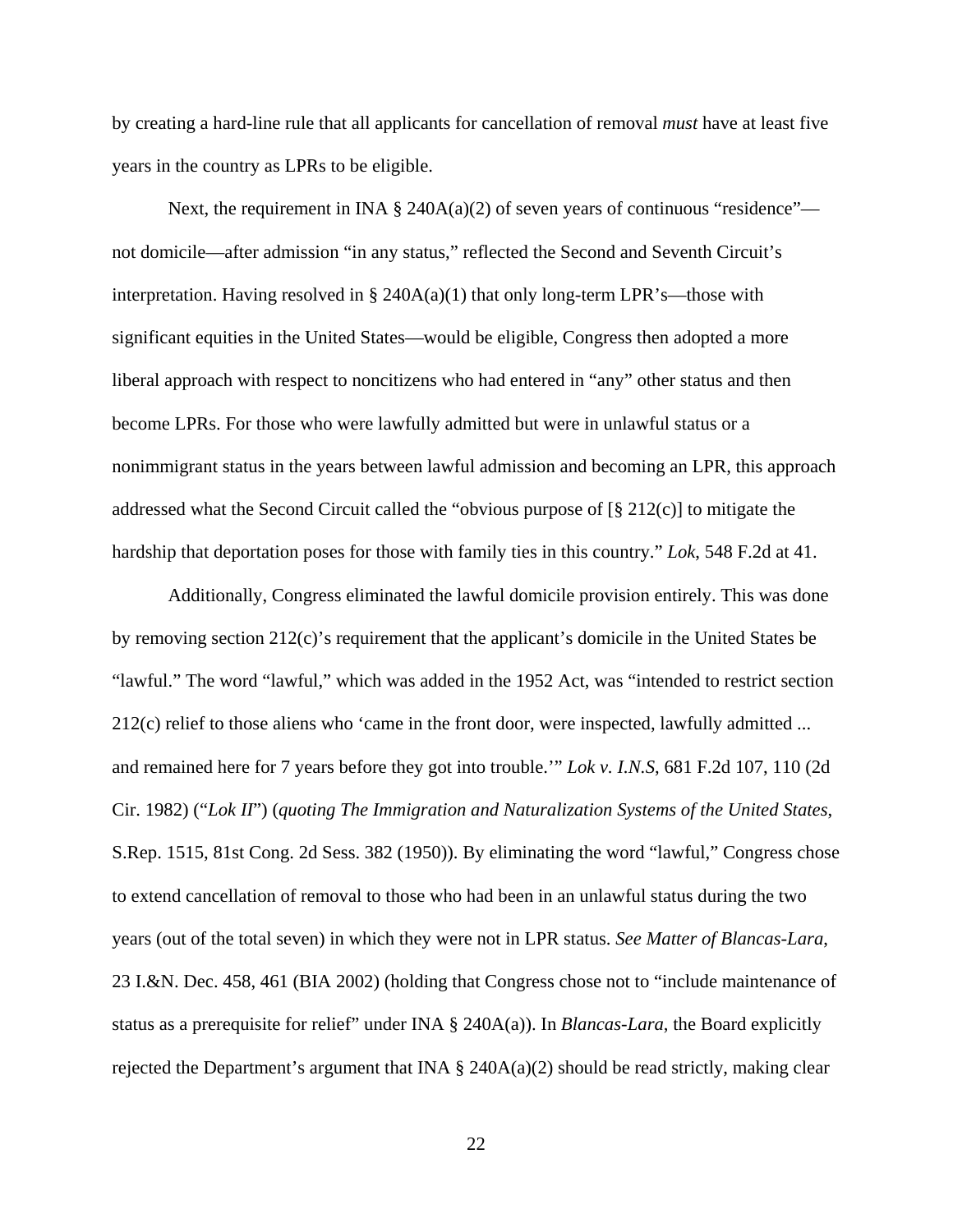that if Congress had intended § 240A(a) to "discourage the unlawful residence of aliens in the United States," it could easily have done so. *Id.* at 460.<sup>15</sup>

Thus, Congress's balancing act was clear; a strict five-year rule requiring applicants to be lawful permanent residents balances a liberal seven-year rule requiring only that applicants have been admitted and inspected. The intent evident behind this balancing further supports a reading of the statute in accord with its plain language.

#### **CONCLUSION**

Since 1980, this Board has repeatedly confirmed that noncitizens "waved through" a POE have been admitted or inspected into the United States. These noncitizens who have been "waved through" should be entitled to the same rights as anyone else who has been lawfully admitted by any other means. As the plain language of INA  $\S$  240A(a)(2) shows, a "wave through" entry constitutes an admission in "any status" for the purposes of the seven-year continuous residence requirement under INA  $\S$  240A(a)(2). Following the plain language here would allow lawful permanent residents with strong equities to apply for cancellation of removal so long as they had originally presented themselves at the border and applied for admission. Therefore, this Board should follow the holding of *Tula-Rubio* and hold that an LPR admitted pursuant to *Matter of Quilantan* is statutorily eligible for cancellation of removal if he or she has resided continuously in the United States for at least seven years.

<sup>15</sup> As the Board also noted, "in many instances Congress has provided relief for aliens who fell out of status at some point." *Matter of Blancas-Lara*, 23 I.&N. Dec. at 460-461. Congress's choice to eliminate the word "lawful" was one such instance.